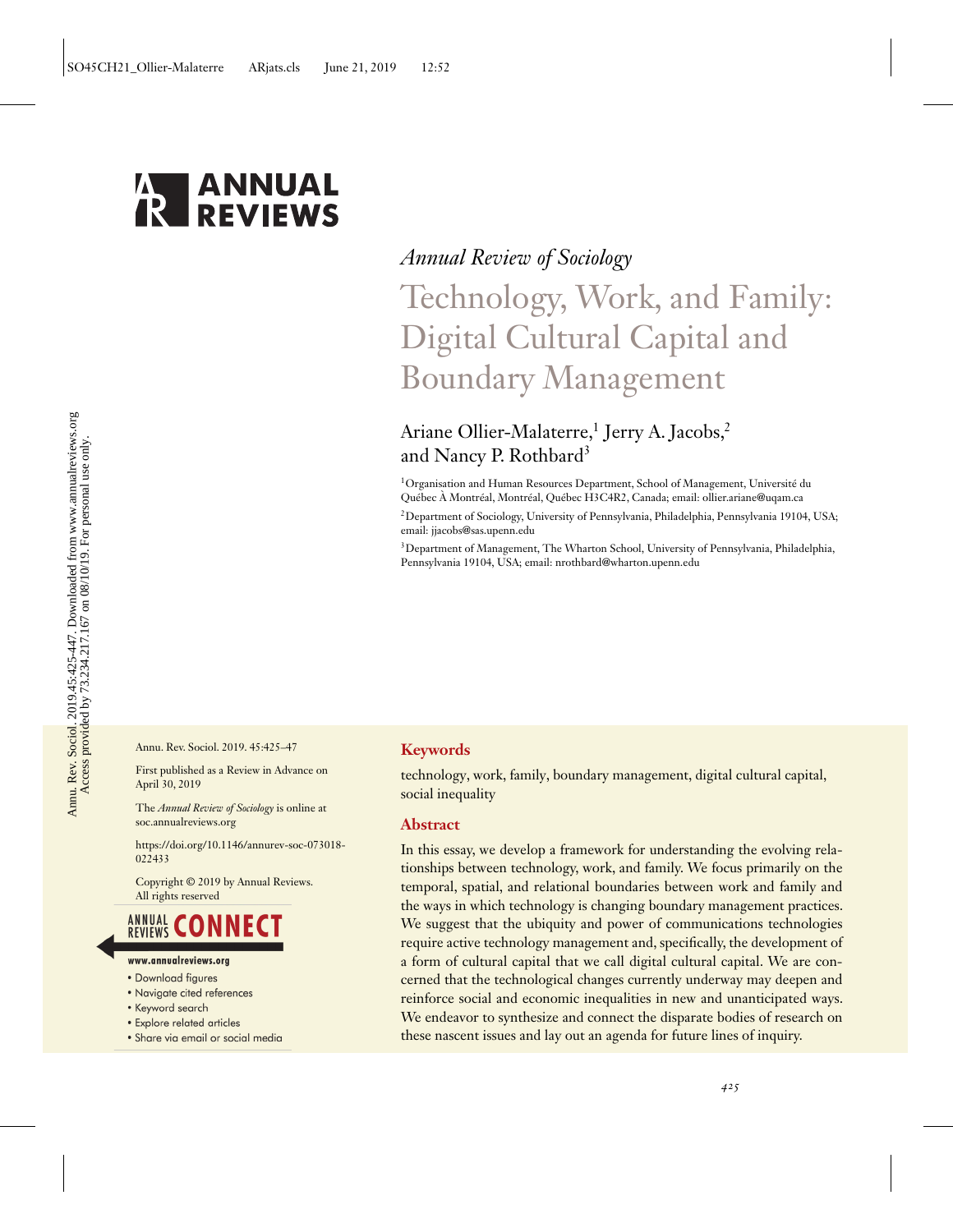#### **INTRODUCTION**

During a commute to work, a sales representative reviews an email inbox that includes an urgent note from a client, a draft of a proposal from a coworker, and a request to participate in a cross-unit meeting, along with many less pressing items. After arriving at work, phone calls, text messages, emails, tweets, and Facebook postings—from coworkers, clients, bosses, subordinates, neighbors, and family members, not to mention advertisements and political communications arrive unabated and continue during the trip home and into the evening hours. A gig-economy worker learns of a new work opportunity just as dinner is about to go on the table. A married couple exchanges text messages during the workday because they both received a notification from the school portal that their son failed an exam and that the teacher is requesting a meeting with them.

These are familiar scenes, but it is worth remembering how recently these modes of communication have become commonplace. Constant multichannel communication with multiple audiences has become a fact of everyday life for many (but by no means all) employees and family members. Rapid technological advances have fostered increasing opportunities for communication at work (e.g., telework, virtual teams, and just-in-time scheduling) and in the family (e.g., families using technology to connect across locations and generations). More specifically, as individuals are able to constantly initiate and receive communications and organizations expect in[creased reactivity, people's states of connectivity are increasing \(](#page-19-0)[Kolb et al. 2012](#page-18-0)[, Mazmanian et al.](#page-19-0) 2013, [Wajcman & Rose 2011, Wajcman et al. 2008\)](#page-21-0).

Such connectivity is one of the mechanisms through which technology affects the ways that people experience two life roles that are very important for many people, namely work and family (Voydanoff  $1988$ ).<sup>1</sup> In this review, we focus on how technology is making the boundaries between work and life more porous and how issues of connectivity, online self-presentation, and privacy may be driving the creation and management of boundaries between life roles and identities.

Scholars studying the relationship between work and nonwork roles have focused on the interconnections or spillover between these roles [\(Edwards & Rothbard 1999, 2000;](#page-17-0) [Lambert 2000\)](#page-19-0). Indeed, a large body of research in the work–family domain has focused on negative spillover from one role to another, also termed work–life conflict [\(Edwards & Rothbard 2000,](#page-17-0) Greenhaus & [Beutell 1985\). However, more recently, work–family scholarship has begun to examine the poten](#page-18-0)tial positive spillover or enrichment that can occur between these domains (Greenhaus & Powell [2006, Rothbard 2001, ten Brummelhuis & Greenhaus 2018\). A key underlying assumption in the](#page-18-0) research on conflict and enrichment is that the boundaries between work and family are perme[able and that events and feelings from one domain affect the other \(](#page-21-0)[Kreiner et al. 2006](#page-19-0)[, Rothbard](#page-21-0) et al. 2005).<sup>2</sup> It is the permeability of these boundaries that makes boundary management such a key skill, enabling people to balance work and family life [\(Casper et al. 2018,](#page-17-0) [Wayne et al. 2017\)](#page-22-0). The way we experience our boundaries is also consequential because it has been linked to job [attitudes such as satisfaction and commitment and also to feelings of work–family conflict \(Allen](#page-15-0) et al. 2014, [Baltes et al. 1999,](#page-16-0) [Kossek et al. 2006\)](#page-18-0).

We contend that technologies directly influence how people experience work and family life by further increasing the porousness of the temporal, spatial, and relational boundaries between work

<sup>1</sup>While we focus on work and family roles, work–life research is also encompassing other domains of life [outside work, such as community, leisure, friendships, personal development, and other life pursuits \(Dumas](#page-17-0) & Sanchez-Burks 2015, [Konrad & Mangel 2000, Kossek et al. 2010\)](#page-18-0).

<sup>&</sup>lt;sup>2</sup>Note that we are using the term "boundaries" to discuss the relationships between work and family roles in a way that is different and more specific than the classic sociological construct of boundaries as discussed, for instance, by [Lamont & Molnár \(2002\)](#page-18-0).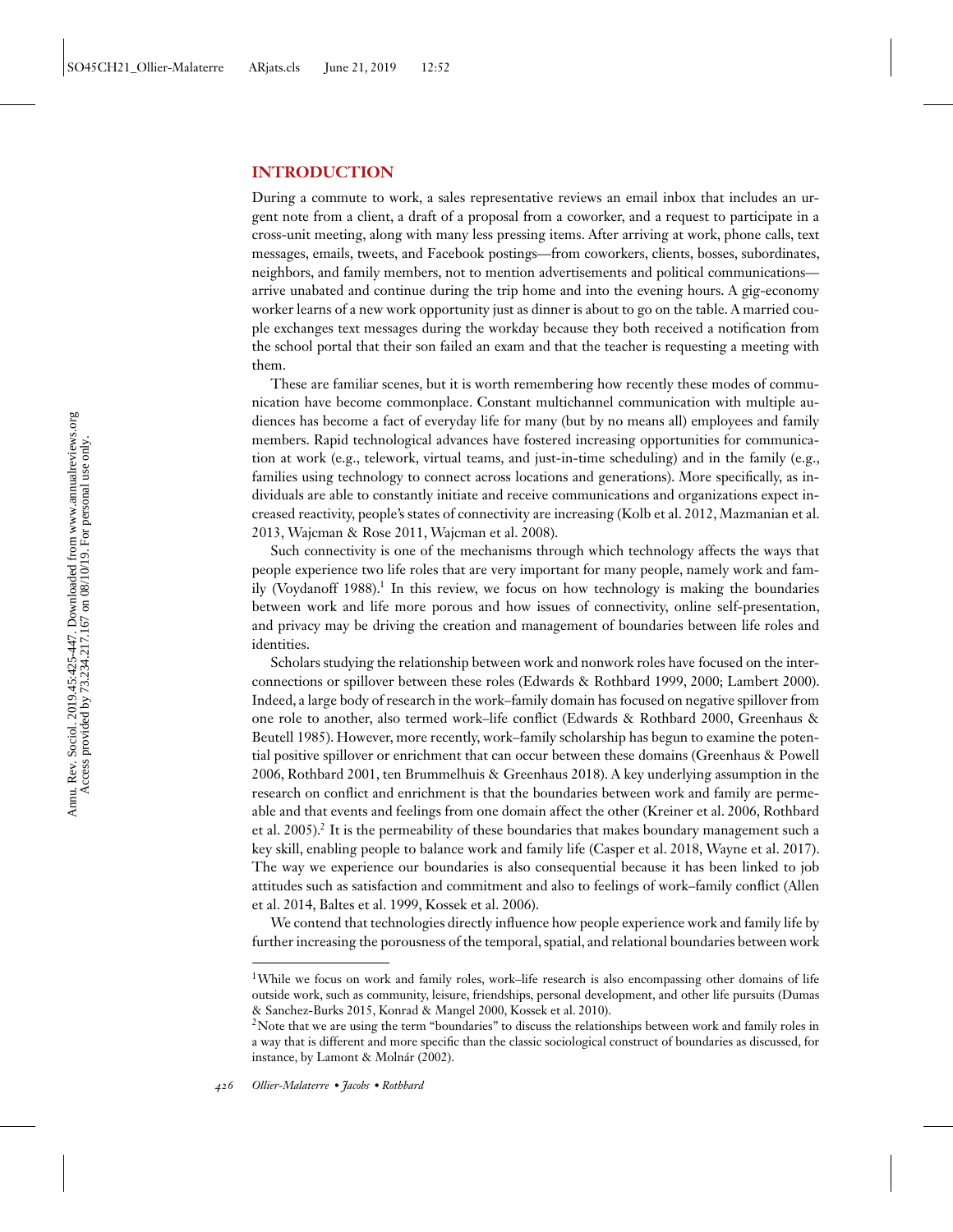and family roles and identities. This porousness in turn makes the management of connectivity, online self-presentation, and privacy more challenging and calls for more elaborate technology management. We define technology management as work performed to gain control over technology and its associated social norms in order to align one's use of technology with one's values and goals. We view the combination of awareness, motivation, and skill needed to perform technology management as a form of incorporated cultural capital [\(Bourdieu 1979, 1997\)](#page-16-0), which we term digital cultural capital*.* 3

Each of the three terms we employ—technology, work, and family—is broad, and so we must delineate our focus to make this review manageable and useful. By "technology" we mean the advent of the combination of personal computers, the internet, mobile communications, and social media. This is the terrain of the triple revolution examined by [Rainie & Wellman \(2012\).](#page-20-0) Some [researchers equate technology with the introduction of robots in industrial settings \(Acemoglu](#page-15-0) & Restrepo 2017), but we feel that this approach delineates the scope of technology too narrowly. We follow a broader approach that explores the deep entanglement between evolving so[cial organizations and technological systems that some refer to as sociomateriality \(Orlikowski](#page-20-0) 2007).

We focus here on "work" understood as paid employment, although there are many interest[ing and important questions about the relationship between technology and unpaid work \(Bittman](#page-16-0) et al. 2004, [Sayer 2016\)](#page-21-0). The active debate over the impact of robots and other forms of automation on employment is a large topic that is addressed elsewhere [\(Brynjolfsson & McAfee 2014,](#page-16-0) [Ford 2015,](#page-17-0) [Frey & Osborne 2017, Jacobs & Karen 2019,](#page-18-0) [Mishel & Bivens 2017\)](#page-19-0). While we do not anticipate the imminent demise of paid employment, communication technology is nonetheless changing the nature of many jobs. For instance, human–robot interaction research is currently assessing the impact of working with robots, understood either as tools that assist tasks and decision-making or as teammates, on work design [\(Barrett et al. 2012\)](#page-16-0) as well as on employee attitudes and behaviors at work [\(Sauppé & Mutlu 2015\)](#page-21-0).

We use the term "family" expansively, including not only nuclear families but also extended families, blended families, same-sex relationships, cohabitation, and other evolving family forms [\(Ozbilgin et al. 2011, Rothausen 1999\)](#page-20-0). This broader view is increasingly accepted by the public in the United States and elsewhere [\(Powell et al. 2010\)](#page-20-0).

Before turning to our review of the ways in which technology is changing individuals' experience of the boundaries between work and family, we briefly synthesize how technology is changing work and the family.<sup>4</sup>

#### **Connectivity and Work**

Since [Cairncross \(2001\)](#page-16-0) announced the death of distance, considerable attention has been devoted to technology-related evolutions of the workplace. Salient foci of research are telework, virtual teams, and the unpredictability of work.

 $3$ The construct of digital cultural capital as a competency has been introduced in an earlier publication (Ollier-Malaterre 2019), and we extend it in this review. Other work has discussed technological skills in connection with cultural capital and habitus. Unlike the arguments of [Robinson \(2009\)](#page-20-0) and [Rafalow \(2018\),](#page-20-0) who focus on technological skills per se (e.g., programming abilities and information extraction on the web), our argument focuses specifically on individuals' awareness, motivation, and skill to gain control over their use of technology rather than on their technological proficiency in itself.

<sup>4</sup>Two topics—care work [\(Chau & Osborne 2018, England 2006, Folbre 2012,](#page-17-0) [Osterman 2017\)](#page-19-0) and gender and technology [\(Wajcman 2015\)](#page-21-0)—are related to the themes examined here but are outside the scope of this review.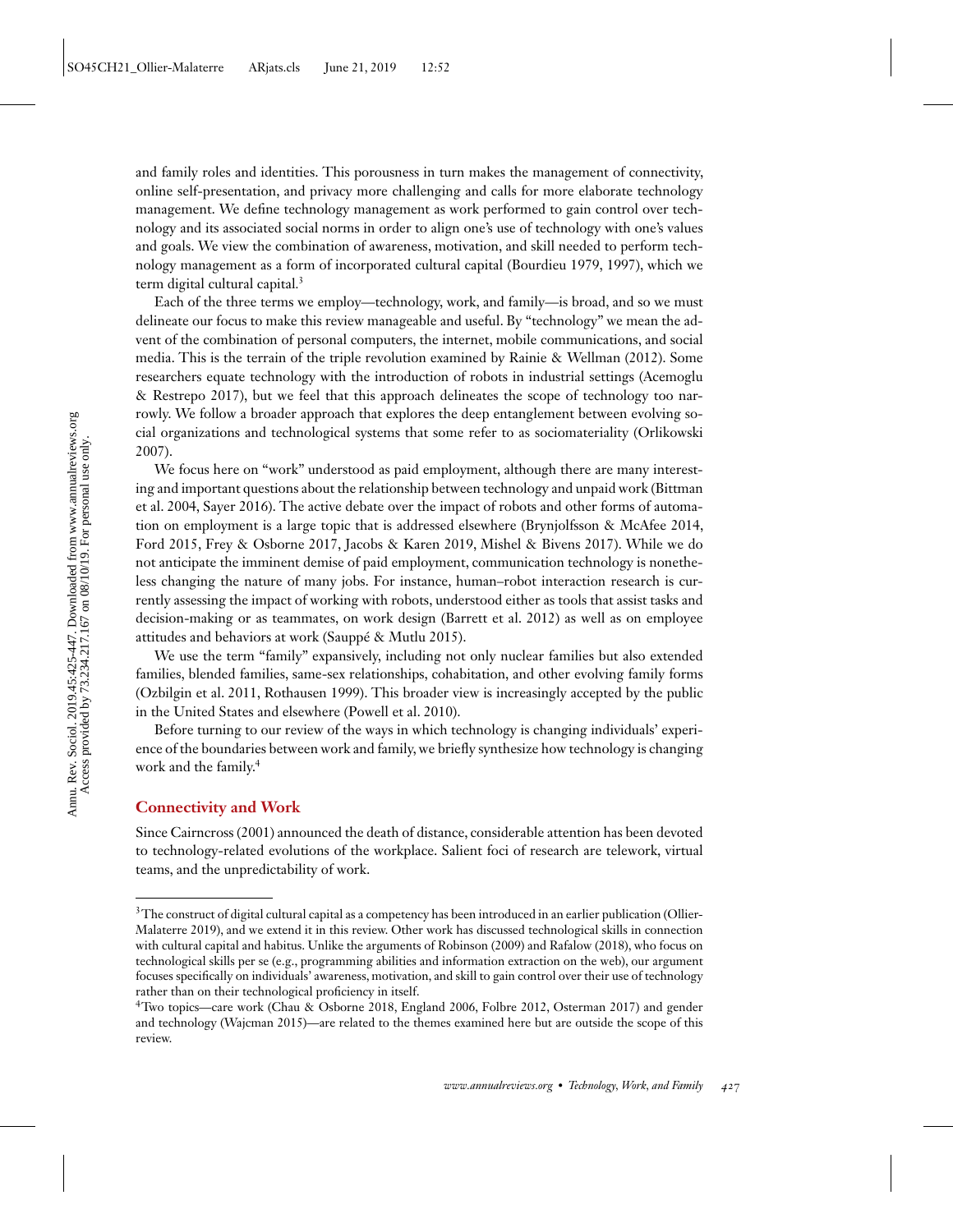**Telework.** While working exclusively from home remains rare (less than 5% of the labor force in the United States and 2–9% in Europe), a sizable and growing fraction of the labor force works remotely at least some of the time [\(Eurostat 2018,](#page-17-0) [Messenger et al. 2017\)](#page-19-0). The US Bureau of [Labor Statistics \(2016\)](#page-21-0) reports that nearly one-quarter (24%) of workers did some or all of their work at home in 2015, an increase of 5 percentage points over the course of a decade; Gallup's estimates exceed 40% [\(Mann & Adkins 2017\)](#page-19-0). Remote work varies sharply across occupations and industries, with managers and professionals much more likely to work remotely than those [employed in factory production and retail sales or personal service jobs \(US Bur. Labor Stat.](#page-21-0) 2016).

**Virtual teams.** Large organizations with geographically dispersed facilities require teamwork and coordination. In this and other contexts, virtual teams are becoming more widespread and enabled by systems that facilitate both synchronous communication (conference calls, video conferences) and asynchronous communication (emails, text messages) (e.g., [Dulebohn & Hoch 2017,](#page-17-0) Gilson [et al. 2015, Hoch & Kozlowski 2014\).While virtual teams can bring together talent and skills from](#page-18-0) [many locations, there are challenges as well, including the need to quickly develop trust \( Jarvenpaa](#page-18-0) & Leidner 1999). Constant communication also affects everyday work for those who are not part [of far-flung teams, and the challenge of frequent interruptions requires creative management \( Jett](#page-18-0) & George 2003, [Wajcman & Rose 2011\)](#page-21-0).

**Unpredictability.** Communication technologies are also contributing to the growing unpredictability of work or, perhaps more specifically, to shifting the risk of unpredictability from employers to employees. This is perhaps most evident in the gig economy, where workers are paid [for specific tasks as they arise rather than being paid for a set number of hours worked \(Spreitzer](#page-21-0) et al. 2017). This type of work offers the promise of flexibility for some and demoralizing unpredictability for others [\(Kalleberg & Dunn 2016,](#page-18-0) McKinsey Glob. Inst. [2016,](#page-19-0) [Perlow 2012\)](#page-20-0). The advent of just-in-time scheduling [\(Henly & Lambert 2014\)](#page-18-0) and of platforms that match individual employers with workers [\(Ticona & Mateescu 2018\)](#page-21-0) similarly increases the unpredictability of working times for low-wage service and care workers. Gig and other part-time jobs that expect or require full-time connectivity are also of concern [\(Gonzales 2016,](#page-18-0) [Madden 2017\)](#page-19-0).

#### **Connectivity and Families**

Despite the persistence of the digital divide [\(Hargittai 2011\)](#page-18-0), communication technology enables many families to remain connected on a routine basis (e.g., [Wajcman et al. 2008\)](#page-21-0) and even during periods of physical separation. In developed countries, women continue to play a disproportionate role in maintaining family ties [\(Wajcman et al. 2008\)](#page-21-0), although women continue to trail men in internet usage worldwide [\(Agrawal 2018,](#page-15-0) U.N. [2017\)](#page-21-0). Communication technologies have enabled family members who are physically distant to maintain more frequent contact than when communication was more difficult and expensive. This pattern can be observed in several cases, including teenagers, college students who live on campus, deployed military personnel, married couples who live separately [\(Lindemann 2019\)](#page-19-0), and the elderly who live apart from other members of their families.

**Teenagers.** Communication technologies have changed the ways in which parents connect with their teenagers, who are increasingly equipped with mobile phones at early ages. Interestingly,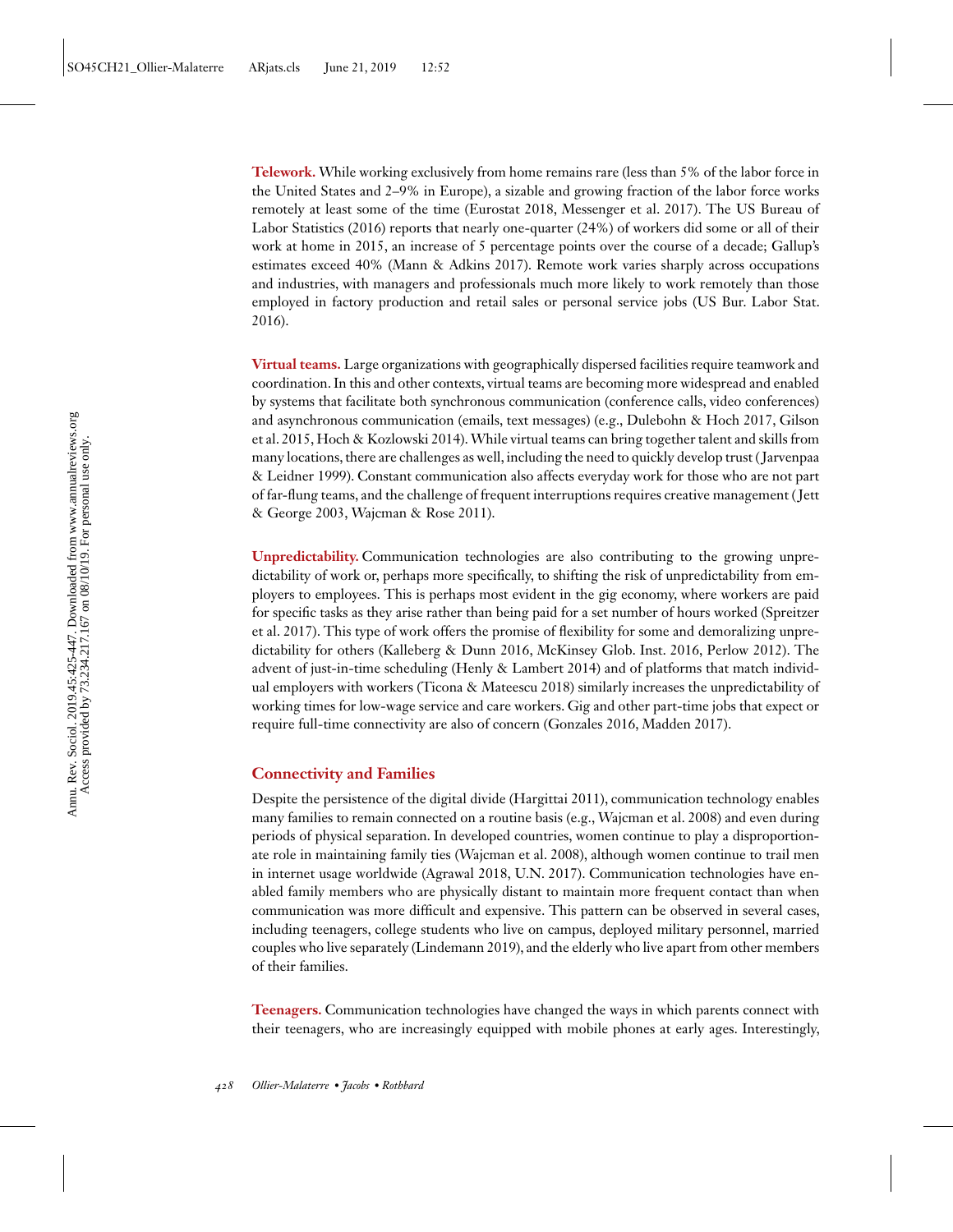mobile phones, tablets, and computers have reshaped the boundaries of the family itself (boyd [2014\). Parents often check to make sure their children have arrived safely at home \(Kurz 2000,](#page-16-0) [2009\)](#page-19-0), while social media sites such as Instagram, Snapchat, and Facebook enable teenagers and young adults to communicate and often immerse themselves with their peers while being physically at home. Such persistent social connections have been argued to broaden social networks and to have psychological value, even within families (e.g., [Hampton & Wellman 2018,](#page-18-0) Rainie & [Wellman 2012\); however, loneliness and anxieties stemming from social comparisons and the fear](#page-20-0) [of missing out are downsides that teenagers and their parents are learning to address \(Twenge](#page-21-0) et al. 2018). Other drawbacks of increased socialization through technology include unequal ac[cess to the internet and mobile devices \(](#page-18-0)[Robinson 2009](#page-20-0)[\) and cyberbullying \(Hinduja & Patchin](#page-18-0) 2015, [Kowalski et al. 2014,](#page-18-0) [Smith et al. 2008\)](#page-21-0).

**College students.** Combining the results of different surveys, it seems clear that technology has made it easier for college students to maintain contact with their families while they are away at school. However, not all students equally avail themselves of this opportunity. A minority perhaps one-third—of students are in daily contact with their parents, while nearly one-fifth are [in contact with their parents less than weekly \(](#page-18-0)[Bates & Bourke 2016](#page-16-0)[, Hofer & Moore 2010, Ide](#page-18-0) et al. 2018, [Levine & Dean 2012,](#page-19-0) [Wolf et al. 2009\)](#page-22-0).

**Deployed military.** Increased access to communication technologies has dramatically increased contact between deployed soldiers and their families back home. In 2013–2014, about half of deployed US service personnel reported receiving "almost daily" internet and/or social media contacts from their families. At the other end of the frequency spectrum, approximately one in six reported communicating with their families about once a month [\(Carter & Renshaw 2016\)](#page-17-0). This [level of contact far exceeds what was common before the era of mobile phones \(Schumm et al.](#page-21-0) 2004) and the internet [\(Stanko & Beckman 2015\)](#page-21-0).

**Older adults.** Older adults are buying cell phones and searching the internet, although adoption rates vary sharply by age, education, and health status [\(Smith 2014\)](#page-21-0). Connecting elders who often prefer to "age in place" with relatives and caregivers is viewed as a necessary component of a [comprehensive eldercare strategy \(](#page-21-0)[Chau & Osborne 2018](#page-17-0)[,](#page-21-0) [Osterman 2017](#page-20-0)[, Swed. Internet Found.](#page-21-0) 2018).

In the next section, we map out the multiple work–family boundaries that are being transformed by technology.We subsequently turn to the work needed to manage these transformations and the organizational and societal pressures they convey.

#### **TECHNOLOGY AND BOUNDARY MANAGEMENT**

Boundaries between work and nonwork have been characterized as "mental fences" that separate our different roles and identities [\(Zerubavel 1991\)](#page-22-0). For several decades, scholars have examined the ways in which people have tried to navigate these boundaries through either blur[ring the boundaries or preserving a sharper distinction between multiple life roles \(Allen et al.](#page-15-0) 2014, [Ashforth et al. 2000,](#page-16-0) [Nippert-Eng 1996,](#page-20-0) [Rothbard et al. 2005,](#page-21-0) [Zerubavel 1991\)](#page-22-0). Research on boundary management has highlighted how people have varying preferences and abilities. Integrators, for example, prefer talking about their family at work and talking about their work at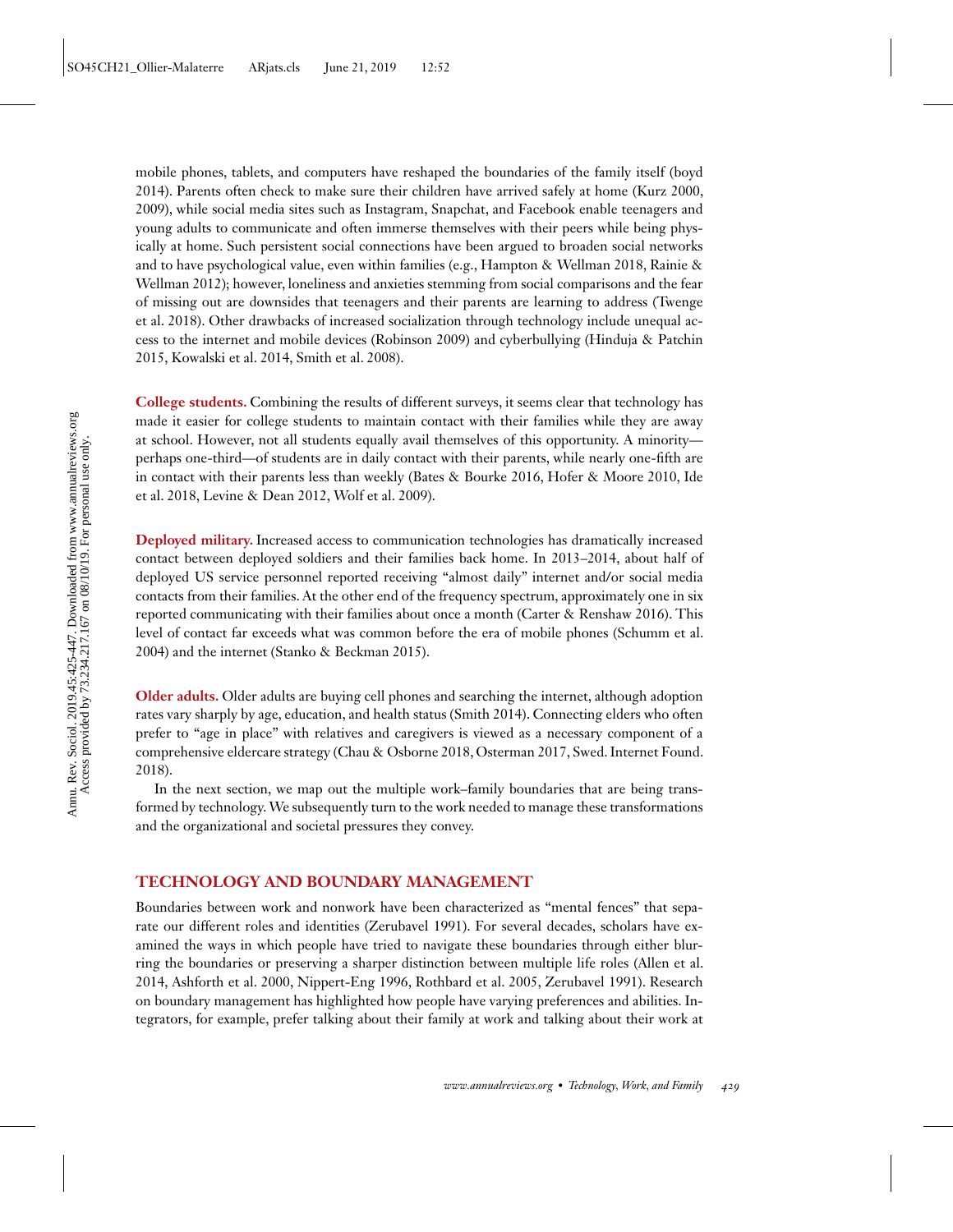home [\(Dumas et al. 2013\)](#page-17-0). They are also more likely than segmentors to display artifacts like family photos at work [\(Byron & Laurence 2015\)](#page-16-0). Segmentors, by contrast, prefer to keep a clear divide between these roles. Classic research on segmentors indicates that many even keep separate key chains with home and work keys [\(Nippert-Eng 1996\)](#page-20-0). Segmentors tend to like com[pany policies that help them preserve the boundaries between home and work \(Rothbard et al.](#page-21-0) 2005).

However, individuals have only partial control over their boundaries [\(Clark 2000,](#page-17-0) Kossek & [Lautsch 2012\), as their employers may have expectations that are either congruent or incon](#page-18-0)gruent with their preferences [\(Derks et al. 2015,](#page-17-0) [Foucreault et al. 2016,](#page-18-0) [Rothbard et al. 2005\)](#page-21-0). Indeed, social, organizational, and occupational norms around whether to integrate or segment [are a critical part of navigating temporal, spatial, and relational boundaries \(Mazmanian et al.](#page-19-0) 2013). For example, some occupations, such as nursing, usually prevent employees from connecting regularly with their families [\(Tammelin 2018\)](#page-21-0). Conversely, recent attempts by organizations to preclude managers from emailing employees after work hours are likely welcomed by segmentors.

Over the last decade, a burgeoning literature has examined how technology is changing the ways in which we experience the boundaries between our work and nonwork lives (Olson-[Buchanan et al. 2016, Park et al. 2011, Wajcman & Rose 2011, Wajcman et al. 2008\). On the](#page-20-0) one hand, by untethering us, connection technologies such as smartphones and Wi-Fi internet access enable us to more flexibly navigate the boundaries between roles, which may enhance family and work performance for individuals who are comfortable integrating work and life roles [\(Derks et al. 2016, Diaz et al. 2012,](#page-17-0) [Mazmanian et al. 2013,](#page-19-0) [Tammelin 2018\)](#page-21-0). On the other hand, because connection technologies also foster a blurring of the boundaries between life roles, they can lead to more challenges with keeping the different parts of our lives distinct, which may exacerbate work–life conflict and create negative family dynamics [\(Boswell & Olson-Buchanan 2007,](#page-16-0) [Butts et al. 2013,](#page-16-0) [Diaz et al. 2012, Ferguson et al. 2016,](#page-17-0) [Mazmanian & Beckman 2018\)](#page-19-0) as well as [undermine psychological detachment and recovery from work \(](#page-18-0)[Derks & Bakker 2014](#page-17-0)[, Foucreault](#page-18-0) et al. 2016, [Lanaj et al. 2014,](#page-19-0) [Perlow 2012\)](#page-20-0).

Greater connectivity, enabled by technology, is allowing for more permeable boundaries between work and family roles. However, there are several different types of boundaries that have been examined in the literature, and each is affected by different aspects of technology. Below, we describe three types of boundaries—temporal, spatial, and relational—and how technology is changing the way we experience each of them.

#### **Temporal Boundaries**

Temporal boundaries allow us to separate parts of our lives by creating distinct times in which we engage in various activities, whereas spatial boundaries allow us to separate the places in which we perform these activities. For example, having clear working hours, whether through a set time in which you work (e.g., 9 a.m. to 5 p.m.) or through a formal flex time program (e.g., 7 a.m. to 3 p.m.), is an example of strong temporal boundaries between work and nonwork time. Doing work after standard working hours or having an unclear work schedule would be an example of the blurring of these temporal boundaries.

While it has always been the case that clarity or ambiguity around these temporal boundaries might exist depending on one's job or manager [\(Kossek & Lautsch 2012\)](#page-18-0), the prevalence of connection technologies has made it easier to blur temporal boundaries by engaging in email communications, texts, and other work interactions during nonwork hours. In fact, a certain degree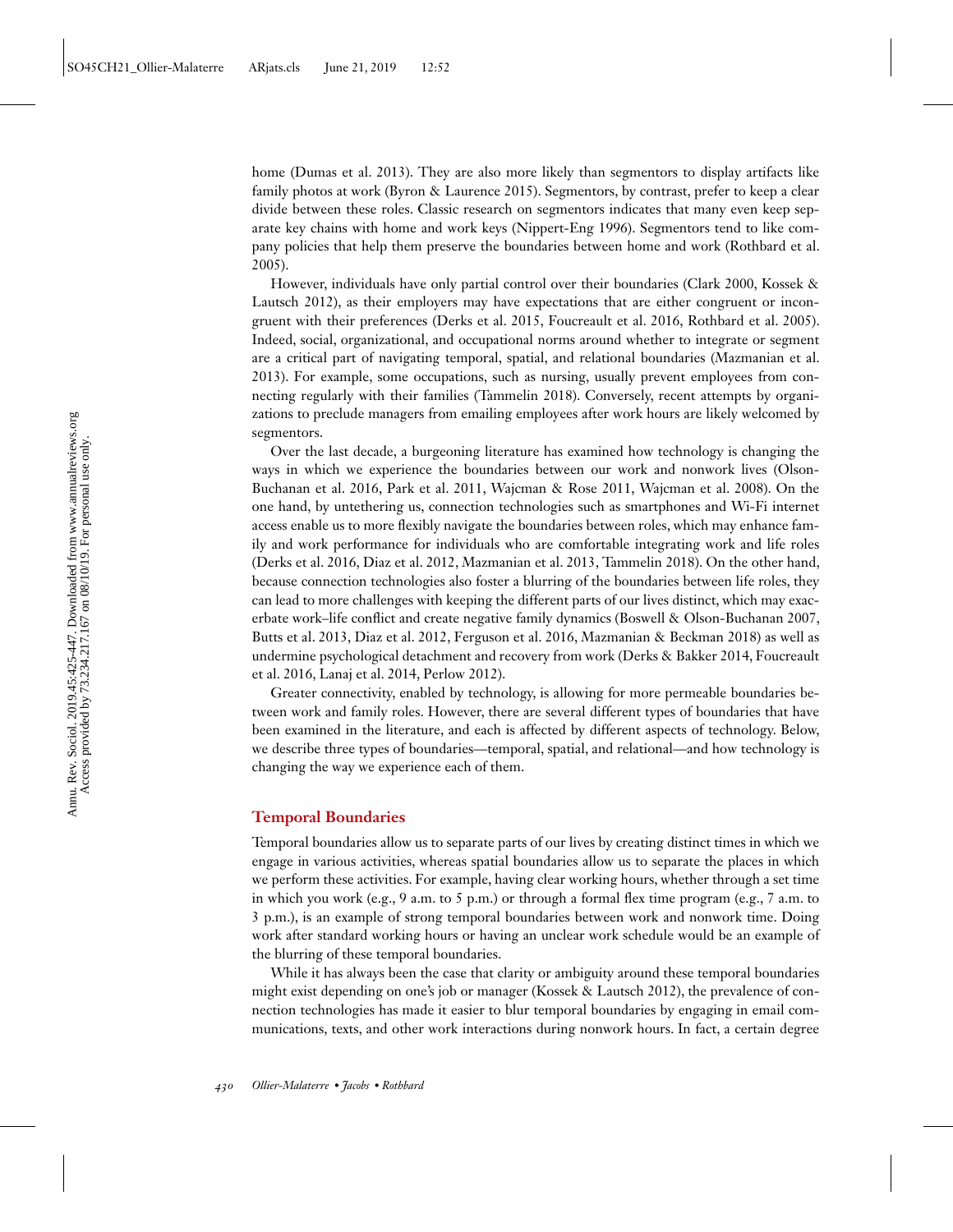[or state of connectivity is now the normal sociomaterial world of most knowledge workers \(Kolb](#page-18-0) et al. 2012, [Mazmanian et al. 2013,](#page-19-0) [Wajcman & Rose 2011\)](#page-21-0). There is an important ongoing debate about the effects of connection technologies on employee productivity and work experiences, which juxtaposes the work-extending effects of connection technologies with the potential for overwork [\(Chesley 2010,](#page-17-0) [Moen et al. 2013,](#page-19-0) [Perlow 2012,](#page-20-0) [Ticona 2015\)](#page-21-0). Moreover, blurring these temporal boundaries through connection technologies is associated with greater ambition and job involvement and also greater work–family conflict for both the focal employee and their spouse [\(Boswell & Olson-Buchanan 2007\)](#page-16-0). Indeed, studies that suggest parents are often distracted by cell [phone calls and texts while having dinner with children \(McDaniel & Radesky 2018, Morandin](#page-19-0) et al. 2018) are concrete examples of how blurred temporal boundaries are a significant evolution of family life. Lastly, since time demands and the extent of on-the-job flexibility vary by social class [\( Jacobs & Gerson 2004\)](#page-18-0) and type of job [\(Ticona 2015\)](#page-21-0), generalizations about temporal boundaries need to be attentive to variation across occupations and sometimes even across jobs within a particular setting.<sup>5</sup>

#### **Spatial Boundaries**

Spatial boundaries have also become more porous because the pervasiveness and quality of connection technologies make the spatial boundaries more difficult to maintain. For example, while working from home has been a longstanding example of the spatial blurring of boundaries (Gajendran [& Harrison 2007, Kossek & Lautsch 2012, Kossek et al. 2006\), the richness of connection media](#page-18-0) makes it more compelling as an option and spurs more people to engage in work interactions offsite [\(Park et al. 2011\)](#page-20-0). Indeed, communication technologies such as Skype, Zoom, and Webex, to name a few, allow rich visual and audio connections between multiple people; but they also clearly highlight the place the person is in. If an employee is doing a conference call at home using one of these technologies, the video camera may well pick up the laundry basket behind the desk or the Legos on the floor. Even if the employee is careful to curate what is on camera, their children or spouse may walk in unexpectedly when they are on the work call and be clearly visible to all observers. While this is not necessarily a bad outcome, it does represent a blurring of the spatial distinction between work and home.

An interesting example of how communication technologies such as mobile devices change the way we experience boundaries is [Mazmanian and colleagues' \(2013\)](#page-19-0) study of mobile devices. They show that mobile devices allow individuals flexibility about when and where they work, but this comes with a price—the difficulty of disengaging from work—creating an "autonomy paradox." For example[,Mazmanian et al. \(2013\)](#page-19-0) report that people in their study tended to carry their mobile devices close to their bodies at all times and to check the device frequently during nonwork time. In doing so, they engaged in temporal and spatial shifting of their communication patterns, which allowed the work to expand greatly into the nonwork space.

#### **Relational Boundaries**

Temporal and spatial boundaries are well-known types of boundaries between work and family roles. Relational boundaries are less well-known yet also important. Relational boundaries enable us to either integrate or separate our social groups, and they refer to, for example, whether

Annu. Rev. Sociol. 2019.45:425-447. Downloaded from www.annualreviews.org<br>Access provided by 73.234.217.167 on 08/10/19. For personal use only. Annu. Rev. Sociol. 2019.45:425-447. Downloaded from www.annualreviews.org Access provided by 73.234.217.167 on 08/10/19. For personal use only.

<sup>5</sup>C.[Wahl \(personal communication\)](#page-21-0) notes that personal shoppers in grocery stores must be connected to their mobile phones at all times, while the cashiers and others who work alongside them are generally not allowed to carry or use their cell phones.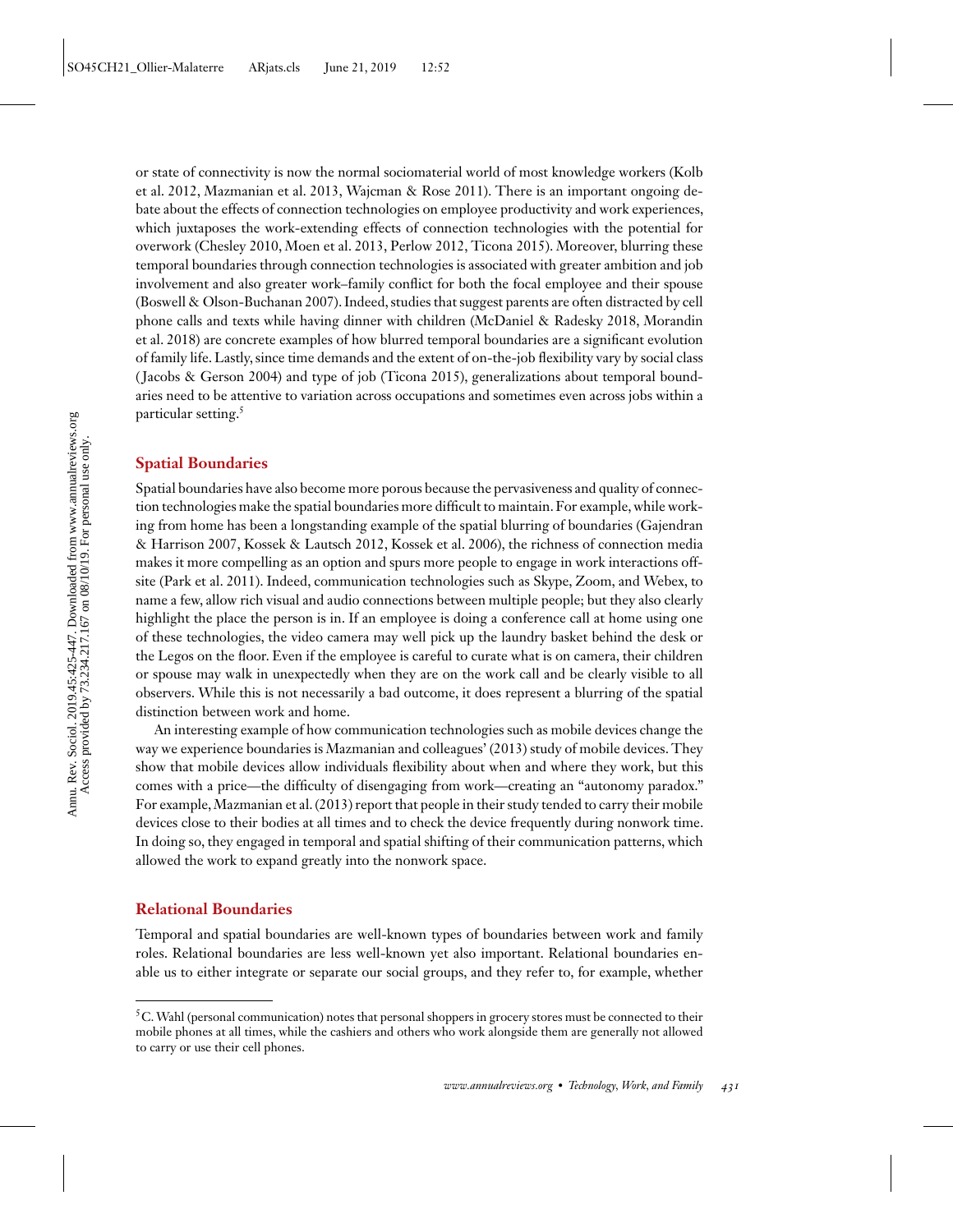we socialize with our coworkers or keep these relationships strictly professional (Pillemer & [Rothbard 2018\). Seeking out friendship with one's coworkers represents a choice to integrate](#page-20-0) and blur the relational boundary, whereas choosing to adhere to a more professional relationship represents the choice to segment and keep one's relationships separate. From the family side, relational boundaries can also become blurred, as when parents try to be friends with their children, whereas these boundaries can be more clearly differentiated when parents act strictly as parents.

Individuals have always varied in their preferences over integration and segmentation of relational boundaries [\(Kossek et al. 2012,](#page-18-0) [Kreiner et al. 2006\)](#page-19-0), but technology is now affecting these choices in many ways. The advent of online social media has made relational integration easier [to implement and more normative, both at work and at home \(](#page-20-0)[boyd 2014](#page-16-0)[, Rothbard & Ollier-](#page-20-0)Malaterre 2016, [van Dijck 2013\)](#page-21-0). At work, employees are often connected with colleagues on various social media platforms, from Facebook and Instagram to Twitter and LinkedIn and the like. Some platforms such as LinkedIn are more professionally oriented, whereas others collapse professional and social contexts [\(Marwick & boyd 2011\)](#page-19-0). Indeed, social media such as Facebook, Instagram, Twitter, and Snapchat are fostering a blurring of the relational boundaries between our personal and professional selves [\(Fieseler et al. 2015\)](#page-17-0) such that the importance of relational boundaries is growing with the advent of communication technologies and the ubiquity of online social media. In fact, as many as 58% of US employees are connected on Facebook with coworkers and 40.5% with bosses [\(Duggan et al. 2015a\)](#page-17-0), leading to both increased closeness and respect [for coworkers and detrimental outcomes such as dislike and envy \(Ollier-Malaterre & Luneau-de](#page-20-0) Serre 2018). At home, almost a quarter of 8- to 11-year-olds and three-quarters of 12- to 15-yearolds have a social media profile [\(Ofcom 2017\)](#page-20-0), and 47% of parents are friends with their children on Facebook [\(Duggan et al. 2015b\)](#page-17-0).

In sum, technology is changing the way we navigate boundaries between work and life by making it easier and more normative to blur them. The increasing blurring of the boundaries highlights the need for active boundary management to navigate work and life identities. We argue that active boundary management, especially in a digital world, becomes a critical work that we must perform and, therefore, a critical set of awareness, motivation, and skills we must master. We thus turn to the concept and importance of digital cultural capital.

#### **TECHNOLOGY MANAGEMENT AND DIGITAL CULTURAL CAPITAL**

In this section, we introduce two constructs that help us theorize about the new challenges individuals face in managing temporal, spatial, and relational boundaries in light of rapid technological advances. First, we examine technology management, which we define as the work that individuals perform to gain control over technology and its associated social norms to align their use of technology with their values and goals. Technology management is distinct from boundary management and comprises three main components. Specifically, we characterize technology management as a set of decisions pertaining to connectivity, online self-presentation, and privacy.6

Second, we adopt a Bourdieusian perspective and view the combination of awareness, motiva[tion, and skill needed to perform technology management as a form of cultural capital \(Bourdieu](#page-16-0) 1979, [1997\)](#page-16-0), which we term digital cultural capital*.* Much as [Bourdieu's \(1979\)](#page-16-0) notion of cultural

<sup>6</sup>We focus here on the three components that are most relevant to managing boundaries between work and life. Arguably, information management (i.e., selecting and retrieving relevant information in the midst of the current overflow) can also be viewed as a component of technology management.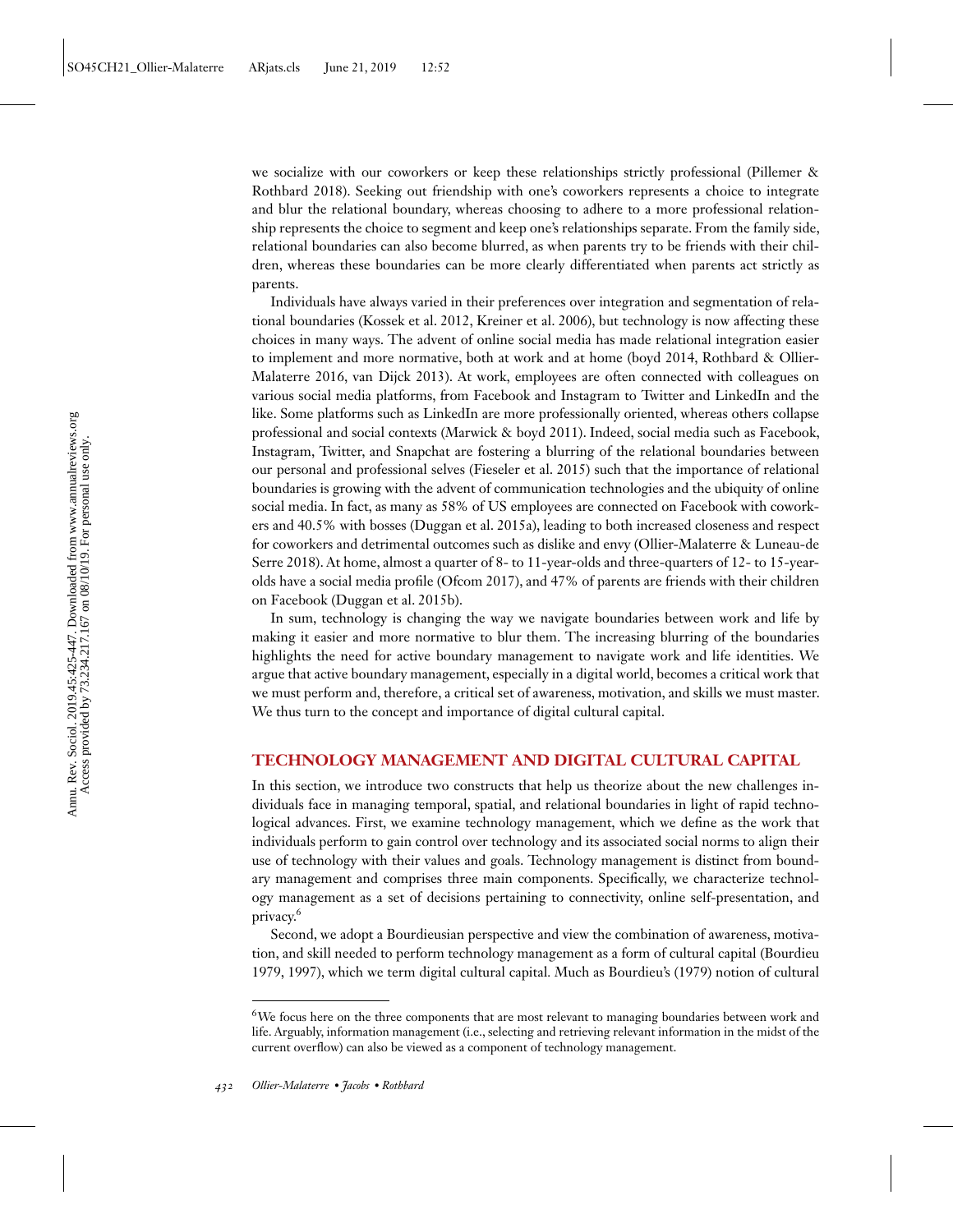

#### **Figure 1**

capital sheds light on the domination of some social groups over others, we see digital cultural capital as unequally distributed across society such that it enables some individuals and social groups to conduct technology management better than others and may perpetuate social stratification. **Figure 1** illustrates our arguments regarding technology management and digital cultural capital.

#### **Boundary Challenges Calling for Technology Management**

The challenges that we identify relative to technology and the boundaries between work and family are not new, but they are being exacerbated by disruptive technological advances. The literature points to three main interconnected challenges.

The first challenge pertains to connectivity management. Research suggests that technological advances such as smartphones and online social media are creating a default state of connectivity or integration between one's multiple identities and roles [\(Perlow 2012\)](#page-20-0). Of course, access and the ease of connectivity to such technologies vary [\(Robinson 2009\)](#page-20-0). In addition, there are social groups that have little control over connectivity, as many organizations and occupations impose norms of integration on employees [\(Foucreault et al. 2016\)](#page-18-0), and many employment platforms expect workers to be constantly connected to the platform so as to respond quickly to gig-related queries [\(Ticona & Mateescu 2018\)](#page-21-0). However, we argue that most individuals have some leeway over the extent to which they may try to gain some control over when, where, and how they connect with their work colleagues and tasks and with their family members and friends. These individuals are in a position to make active decisions about their use of technology.

A connectivity decision, for instance, may focus on how to use a smartphone intelligently in order to control it rather than be controlled by it. This calls for decisions about when to have the device in one's immediate reach as opposed to stored out of sight [\(Ward et al. 2017\)](#page-22-0), what content one is notified about audibly and visually (e.g., phone, Skype, or WhatsApp calls; instant messages; work emails; personal emails; and different types of social media updates), and when one needs to check these notifications and act upon them. Some families, for instance, ban smartphones during family dinners; friends may decide to ban them during a meal at a restaurant. Likewise, individuals may have a work smartphone they leave at work, or they may shut it down during set times of the day to reduce their technological dependence [\(Kossek 2016\)](#page-18-0). Of course, connectivity management extends to tablets, computers, and smart watches and may soon extend to other wearable devices [\(Cascio & Montealegre 2016\)](#page-17-0). Science fiction already explores how connectivity management may

Three dimensions of technology management.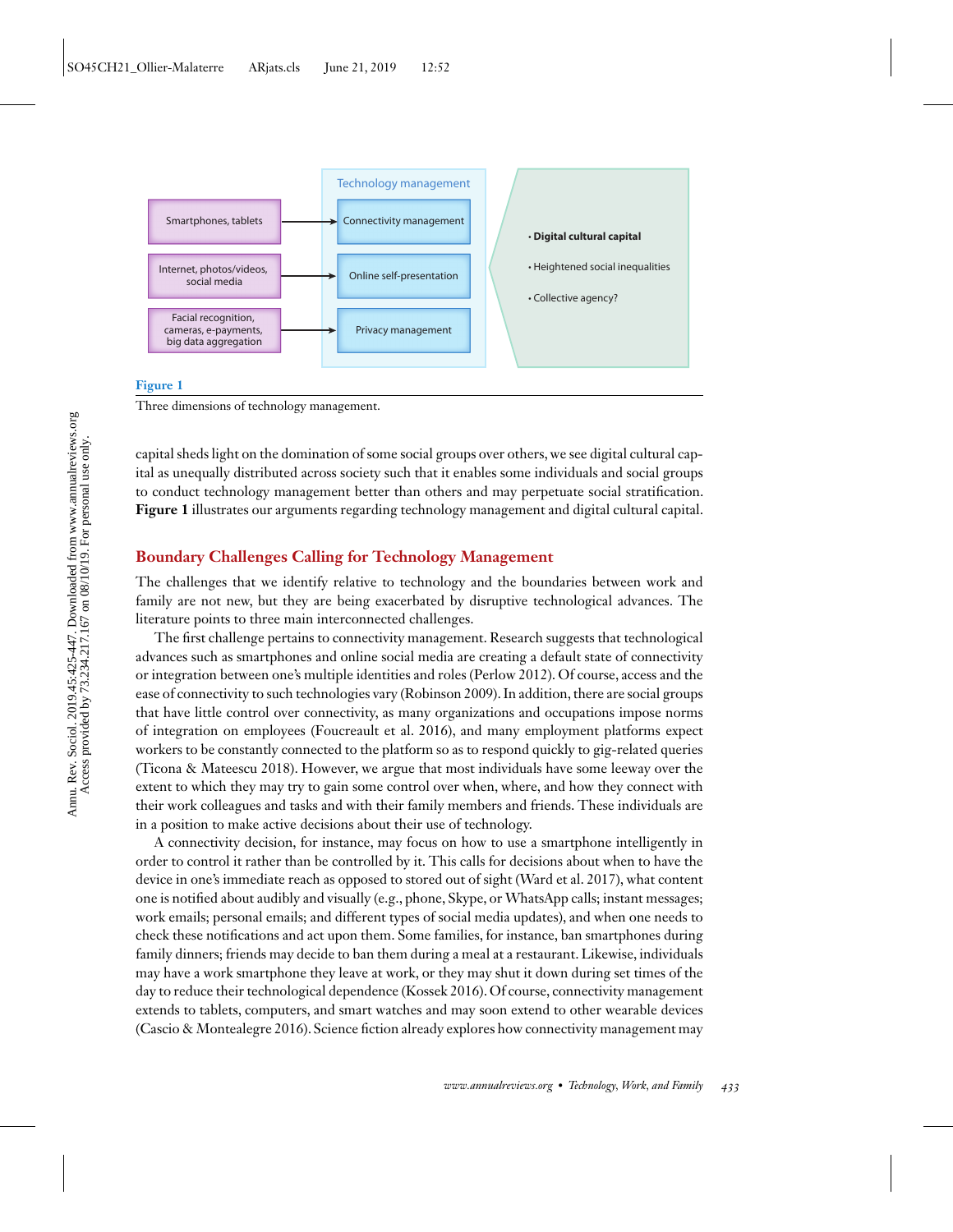extend to implantable devices such as "grains" in our body that capture our memories and thus erase all boundaries, whether temporal, spatial, or relational.7

The second challenge pertains to online self-presentation management, that is, the monitoring and decisions pertaining to how one appears in cyberspace, which depends greatly on the nature of the information and behaviors one discloses online as well as on information about them that other people have volunteered online. Online self-presentation management includes the elaboration and monitoring of personal web sites, electronic communications (e.g., emails), social media publications (e.g., Twitter, LinkedIn, Facebook, Instagram, and their equivalents in other parts of the world such as Weibo), and information that is uploaded on the internet, again, by oneself as well as others (e.g., TV and radio interviews and streamlined talks). It can be argued that, insofar as any social behavior and information disclosure may be filmed or reproduced (e.g., screen copy, photo of a private post, and secret recording of a conversation), online self-presentation management extends to a vast array of social spaces and interactions.

Take social media for instance. Amid increasing pressures to participate online, to find employment for instance, many individuals manage the impressions others form of them online and curate their professional profiles. Impression management is now more complex because of pressures to present a unified identity, such as one LinkedIn profile [\(Sharone 2017\)](#page-21-0). It is also more perilous because individuals do not control all that is shared online about them [\(boyd 2014\)](#page-16-0), and inferences about one's social and political self can be made based on a person's social network (Sharone [2017\). The case of social media sites that collapse several social contexts is particularly interesting](#page-21-0) [\(Marwick & boyd 2011\)](#page-19-0). On these sites, individuals may choose different strategies (Archer-Brown [et al. 2018, Batenburg & Bartels 2017, Ollier-Malaterre & Rothbard 2015, Ollier-Malaterre et al.](#page-16-0) 2013). Indeed [Ollier-Malaterre and colleagues \(2013\)](#page-20-0) have articulated four archetypical strategies that people may employ. They may share all that comes to mind, which has been termed an open strategy; alternatively, they may choose to segment their professional and personal contacts online by not allowing professional contacts on social media sites they use for personal purposes (e.g., Facebook), termed an audience strategy. Some may choose a content strategy by actively controlling what information they disclose, while others may prefer a custom strategy in which they tailor the content they disclose to different audiences (e.g., using personal and professional lists of contacts on Facebook or Google+). The amount of technology management called for when using these strategies differs greatly. While open strategies are very easy to implement, since one simply uses the platforms as they have been designed, the other three strategies require that individuals think about their audience or the content they broadcast or both, and people who chose these strategies must be able to implement them correctly. For an audience strategy, one must have defined private rather than public profiles and decided whether or not to accept a connection request; the decision may be tricky to make, but it is a single decision by an interlocutor. On the other hand, the content and custom strategies imply a decision for each disclosure: Is this status update, post, or photo adequate for all the people who will see it (i.e., content strategy)? Or with whom should I share this particular status update, post, or picture (i.e., custom strategy)? We argue that this kind of work and everyday decision-making requires technology management in the form of awareness, effort, and skill.

The third challenge, and perhaps the most difficult to address, concerns privacy management. The construct of a private sphere, in Western societies, dates back to ancient Greece, where it revolved around the reproduction and maintenance of life within the household [\(Arendt 1958\)](#page-16-0).

<sup>7</sup>In an episode of the British television series *Black Mirror* [\(Brooker & Jones 2018\)](#page-16-0) entitled "The Entire History of You," "grains" implanted behind the characters' ears can replay all their memories, thus immersing them effectively in past work or family situations and exposing them to other people being able to play back their memories as well.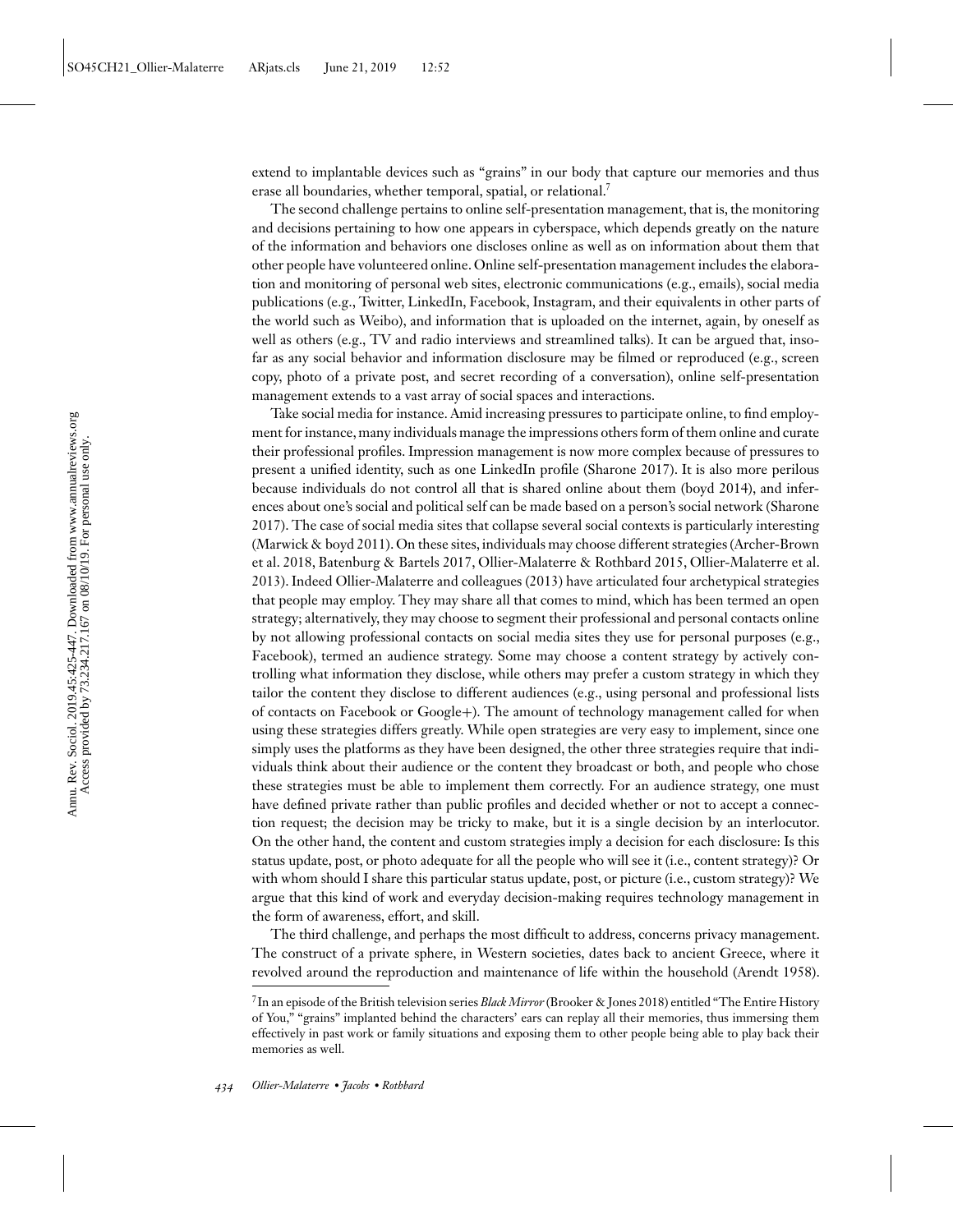However, modern private life, in which a number of family bodily and affective activities came to be hidden from public sight, did not emerge until the eighteenth and nineteenth centuries [\(Elias 1994\)](#page-17-0). Many sociologists, philosophers, and political scientists have since debated the dual [movement through which the private and public spheres take over each other \(Berrebi-Hoffmann](#page-16-0) 2009). We argue that technology amplifies the blurring as well as the placement of the boundaries not only because boundaries are increasingly crossed and blurred but also because the very definitions of what is public and what is private are under scrutiny: Information shared on social media, for instance, is sometimes deemed by scholars and lawyers as private and sometimes public, depending on the criteria of analysis [\(boyd 2007\)](#page-16-0). In an era in which putting up curtains on windows and planting high trees around houses no longer suffices to safeguard privacy, many new questions arise for individuals around privacy [\(Brin 1998\)](#page-16-0), visibility [\(Flyverbom et al. 2016\)](#page-17-0), and surveillance [\(Lyon 2001,](#page-19-0) [Zuboff 2015\)](#page-22-0) that societies or collective actions may at some point strive to regulate.

Here again, individuals may choose to go with the flow and subscribe to a modern moral distaste for secrecy that equates sharing with caring and disclosure with transparency (Flyverbom [et al. 2016\), and they may disclose information openly without thinking twice. However, other](#page-17-0) individuals develop a "surveillance imaginary" that is "a mental image of surveillance and how to respond to it" [\(Lyon 2018,](#page-19-0) p. 42). They resist the erosion of privacy by encrypting their emails, pasting tape over their computer cameras, varying and changing their passwords, turning down offers to connect through multiple platforms using universal logins (e.g., Google and Facebook), and refusing to upload their work files and photos to the cloud or even to use shared storage such as Dropbox. They may also be concerned that governments may access their information by coercing corporations to release customer data [\(Liang et al. 2018\)](#page-19-0). We term efforts to safeguard one's personal information privacy management and view them as a component of technology management.

There is of course an open question about whether such privacy management efforts are likely to succeed in the midst of a surveillance culture in which most people share data and check one another's data in a reciprocal and lateral form of social surveillance [\(Lyon 2018, Marwick 2012\)](#page-19-0).8 In addition, even individuals who rigorously guard their own actions can be affected by the actions of others. For example, when one of the people we are connected to hands over their phone at an international border, photos and emails that we have sent to that person can be accessed by border agents. The privacy of many individuals has been recently compromised by having the data they entrusted to corporations leaked. More dramatically, with the shift to a cashless economy in some countries (e.g., Alipay and WeChat Wallet in China and M-pesa in Kenya), increasing virtual interactions, and the presence of cameras in a great number of public spaces, individuals' routines and behaviors are increasingly difficult to keep private. In China, for instance, the government is working with banks as well as with e-commerce and social media industry giants such as Tencent, Alibaba, and Baidu in an effort to develop a big data–enabled centralized social credit system in the country [\(Liang et al. 2018\)](#page-19-0). Reports indicate that the goal of the government is to monitor individuals' and firms' financial behaviors as well as social behaviors such as refraining from publishing fake news [\(Botsman 2017,](#page-16-0) [Daum 2017,](#page-17-0) [Liang et al. 2018\)](#page-19-0). An elaborate system of red and black lists is being connected to rewards and punishments in terms of access to education, housing, administrative services, and airplane and high-speed train transportation (for individuals) and access to public markets and governmental supervision (for organizations) [\(Liang et al. 2018\)](#page-19-0).

<sup>8</sup>Fiction has depicted the fully connected and transparent world of *The Circle* [\(Eggers 2013\)](#page-17-0) in which people eagerly share their behaviors and thoughts as a gift to the world and relentlessly zing and comment on each other's lives.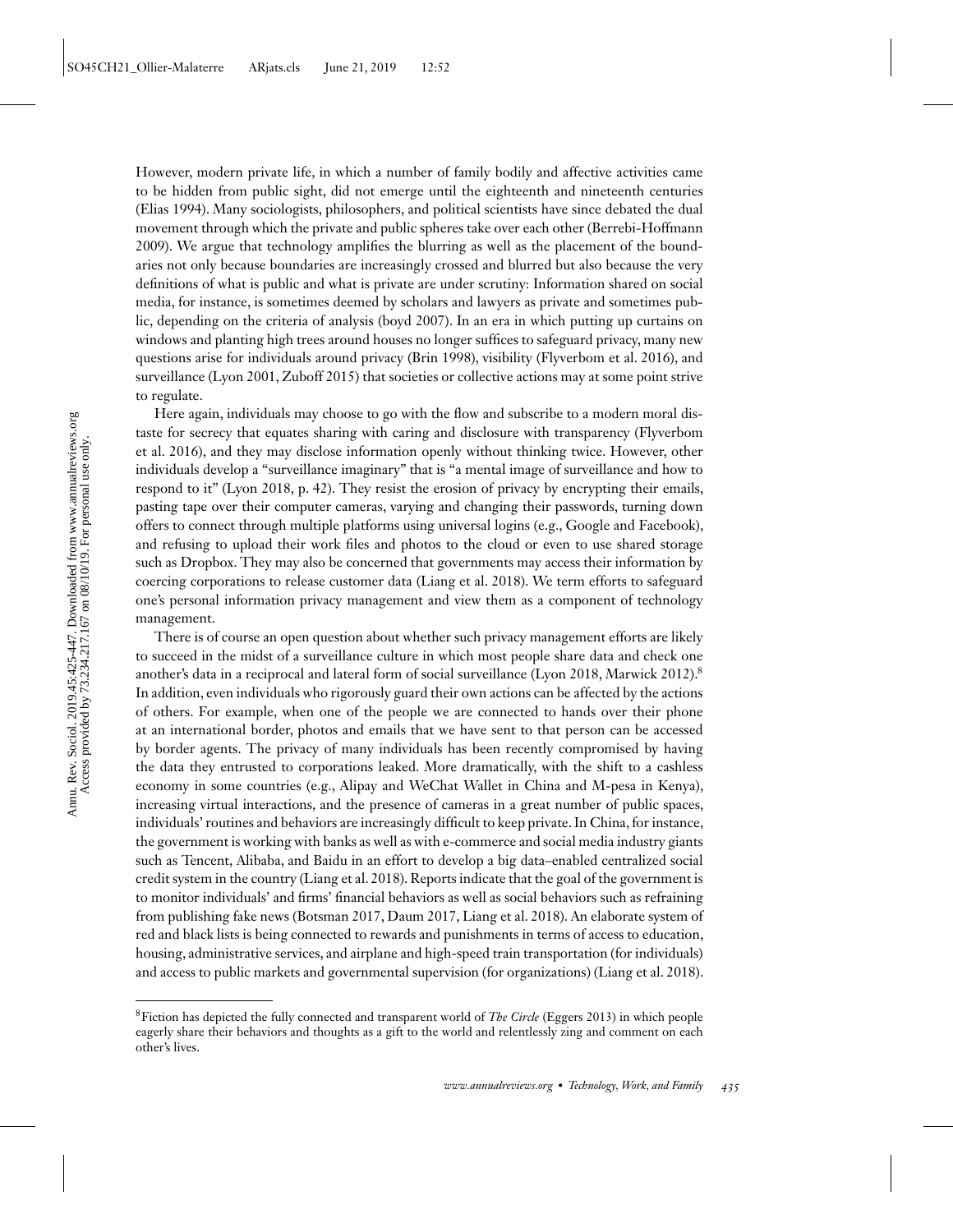Simultaneously, privately and state-owned firms are piloting individual social credit scores, such as Credit Sesame [\(Liang et al. 2018\)](#page-19-0), with high social credit scores giving individuals access to rewards [\(Botsman 2017\)](#page-16-0). In such a context, pursuing privacy may well become a complicated endeavor unless individuals or groups find new ways to enact agency.

How do individuals address the increasingly demanding work required to manage technology, i.e., to manage their connectivity, online self-presentation, and privacy? Building on Bourdieu's work, we construe the combination of awareness, motivation, and skill needed to perform technology management as a form of cultural capital [\(Bourdieu 1979\)](#page-16-0), which we term digital cultural capital.

#### **Digital Cultural Capital**

Young people may be better equipped at managing technology because they grew up with it and thus have the greater technical skills that accompany being digital natives [\(boyd 2014,](#page-16-0) Prensky [2001\). However, we contend that successfully managing both the permeability of the bound](#page-20-0)aries between work and family and the technology that is exacerbating this permeability requires more than technical skill. Specifically, it requires an awareness of the need to conduct technology work, akin to boundary work, and the motivation to do so, because technology management is time- and effort-intensive. Taken together, the awareness of the need to actively monitor one's use of technology and the motivation and skill to do so constitute an individual's digital cultural capital.

Returning to our social media example, building and maintaining social media strategies that best enhance one's professional reputation and quality of life at work, i.e., the content and custom strategies, requires an extensive amount of time as well as constant effort supported by technical skill, all of which is reflected in the construct of online boundary management capabilities (Ollier-[Malaterre et al. 2013\). These capabilities capture not only technical skill but also an awareness of](#page-20-0) the impact of information disclosure on interpersonal relationships and professional reputation and a motivation to devote time and effort to the crafting of efficient social media strategies. We analyze this digital capital in light of Bourdieu's [\(1979\)](#page-16-0) cultural capital construct and position digital capital as a form of cultural capital.

[Bourdieu \(1979, 1997\)](#page-16-0) distinguishes between economic, social, and cultural capital, all of which explain the social trajectories of individuals and the domination of certain social classes over others. Bourdieu and Passeron [\(Bourdieu 1979, Bourdieu & Passeron 1964\)](#page-16-0) further distinguish between incorporated cultural capital, which is inherited within one's family (e.g., artistic knowledge and taste); objectified cultural capital, which can be purchased (e.g., paintings and books); and institutionalized cultural capital, which can be acquired later in life (e.g., diplomas) [\(Serre 2012\)](#page-21-0).

In our view, digital capital is much more a form of incorporated cultural capital than of objectified or institutionalized capital in that, like social scripts or artistic taste, it is learned early on within one's family and internalized as the primary habitus as well as acquired through secondary socialization at school and through other social experiences. It cannot, however, be purchased and passed on immediately as a material good would be passed on. Furthermore, the acquisition of digital cultural capital requires time and a personal investment by the individual, which are characteristics of incorporated cultural capital; to use the example of Bourdieu, incorporated cultural capital, like tanning, cannot be acquired by proxy [\(Bourdieu 1979\)](#page-16-0). Instead, it is taught by families and educational institutions such as schools and acquired in family contexts and school-based peer-group settings. In this regard, [Rafalow \(2018\)](#page-20-0) shows that technological skills are often acquired through play with peers, but their conversion into what we term digital cultural capital depends on teachers' assumptions about the youth's future social and employment prospects.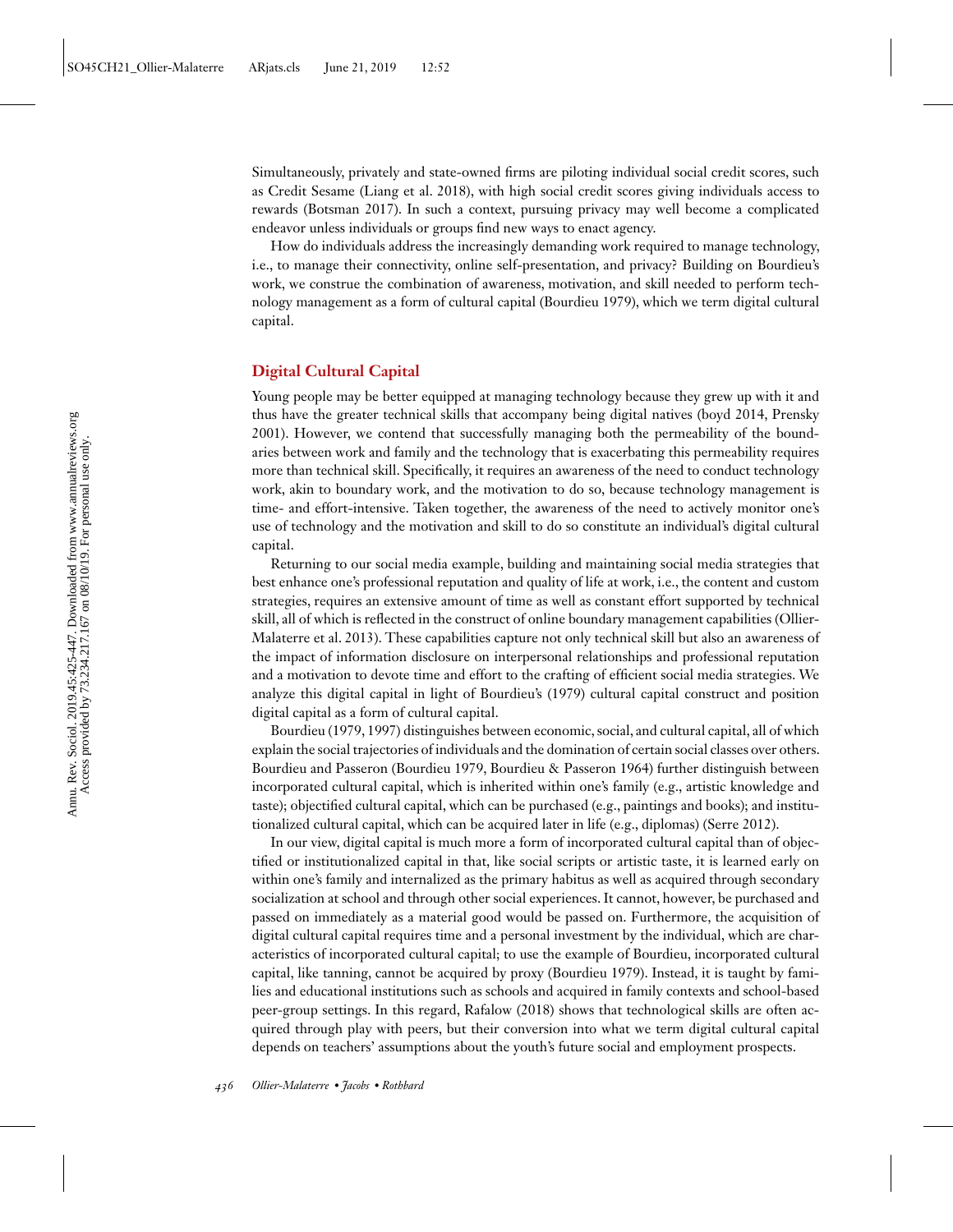[Bourdieu \(1979\)](#page-16-0) explains how cultural capital served as a guardian of class privilege because the work that is required to acquire cultural capital is not apparent, and therefore the competence seems natural. He shows that cultural capital could work as symbolic capital that perpetuates the domination of upper social classes, and upper social classes are therefore motivated to pass on this capital to the next generation. Parents may transfer their digital cultural capital to their children and teenagers in a variety of ways, including making them aware of the importance of limiting one's state of connectivity in order to maintain an active social life offline, discussing social media and cyberbullying with them and motivating them to protect themselves and their friends online, discussing privacy and the desirability of avoiding risky disclosures such as compromising photos, and enrolling them in summer camps that offer a time to switch off and develop social skills.

In our view, the awareness, motivation, and skill required for technology management are no exception to the unequal transmission of cultural capital across social classes. Specifically, we argue that there are social inequalities in the extent to which social classes teach and pass on digital cultural capital to the next generation and, therefore, dominant groups end up developing a specific digital habitus that advantages them over other groups. To begin with, we posit that attitudes toward connectivity vary across social groups, with elites increasingly signing up for digital retreats and attempting to limit their connectivity. Recent studies provide empirical support for our hypothesis. For instance, a nationally representative study of Swiss adults found that level of education was positively associated with individuals' "digital coping skills," that is their cognitive and technical ability to choose and set up their internet services so that they are useful to them and not distracting [\(Büchi et al. 2018\)](#page-16-0). Another study in Hungary shows that parents with greater education and lesser financial difficulties monitor their children's use of technology more than other parents (B. Nagy, K. Kutrovátz, M. Rakovics, V. Terecskei & A. Vajda, manuscript in preparation). Similarly, educators serving high-income children are more likely than those serving [low-income children to believe that technology creates a distracted generation \(Silicon Val. Com](#page-21-0)munity Found. 2017). These findings suggest that upper social classes are increasingly motivated to foster the development of digital habitus in the next generation through primary socialization.

Turning to online self-presentation, we observe that a certain digital habitus is now evaluated in elite selection procedures and networking circles (e.g., college admissions, online dating platforms like The League, and select social media like ASmallWorld). Books on safe social media use have been published, and some universities offer social media training on how to manage one's online presence. In addition, white collar occupations, such as medical, judicial, and accounting profes[sions, issue recommendations for their members regarding online self-presentation \(Bobinchock](#page-16-0) 2010, [Lomas 2013\)](#page-19-0).

Regarding privacy management, [McCahill & Finn \(2014,](#page-19-0) p. 5) connect individuals' "surveillance capital," that is, their "tacit knowledge and everyday forms of cultural know-how," with their overall capital. In line with this argument, recent surveys show that many parents engage in technological parenting behaviors; however, upper-income parents are more likely than lower-income parents to monitor their children's technology management in technical ways, such as helping them to set up privacy settings [\(Madden 2017\)](#page-19-0).

Another way in which digital cultural capital may further stratify society pertains to the greater need of marginalized social groups to perform technology management. For instance, precarious workers who rely on intermediation platforms to find gigs or be hired have less control over their connectivity than workers employed in stable contracts [\(Ticona & Mateescu 2018\)](#page-21-0). Online self-presentation challenges are also greater for social groups who manage impressions to comply with norms of the dominant group (for instance, African-American women's respectability politics) because heightened exposure and visibility make it harder to simultaneously enact a "vanilla self" and a truer self [\(Pitcan et al. 2018\)](#page-20-0). Therefore, the filtering process of job applications based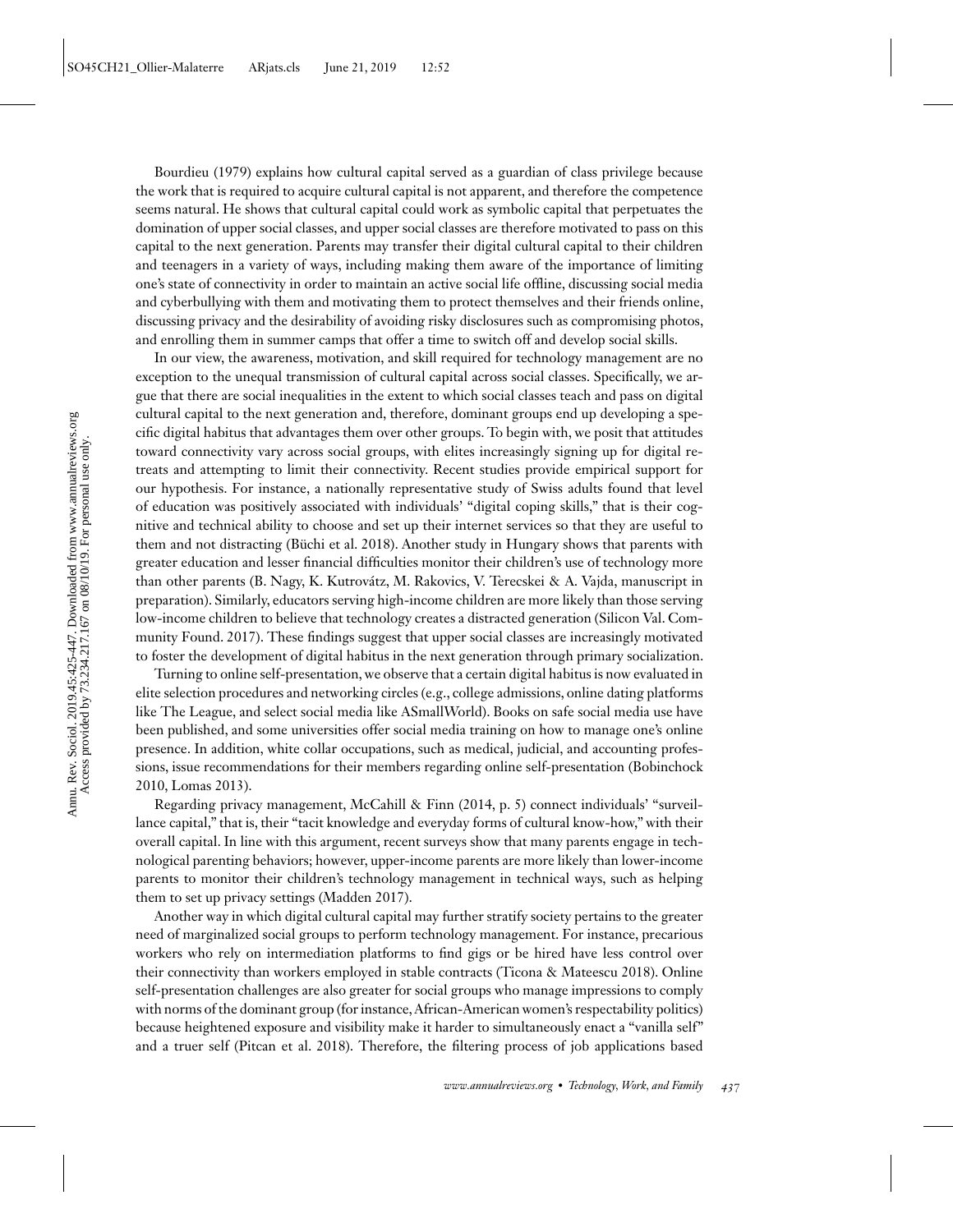on online identities and connections may further marginalize stereotyped individuals and groups [\(Sharone 2017, Ticona & Mateescu 2018\)](#page-21-0).

What we are suggesting is that digital cultural capital needs to be considered as a new aspect of the digital divide [\(Hargittai 2011\)](#page-18-0). Whereas the digital divide refers to differences in access to computers and computing resources, digital cultural capital highlights the differences in the awareness, motivation, and skill needed to navigate an increasingly connected social world. In line with Bourdieu's logic around domination by economic, social, and cultural capital [\(Bourdieu 1980,](#page-16-0) [Bourdieu & Passeron 1964\)](#page-16-0), the dominant social classes may be able to develop distinguishing forms of digital cultural capital and therefore reach an advantaging mastery of technology management compared with other social classes. If that is the case, digital cultural capital, far from being an equalizer across social classes, is likely to also act as symbolic capital further stratifying society [\(Lamont & Molnár 2002\)](#page-19-0).

#### **RESEARCH AGENDA**

#### **Technology and Boundaries**

Entire streams of research now analyze the entanglement [\(Orlikowski 2007\)](#page-20-0) of technology with work and family. Our objective in this research agenda is, more narrowly, to highlight important avenues for research pertaining to how the creation and management of boundaries between work and life are now intimately enmeshed with technology.

Despite the promising research reviewed above, greater clarity is still needed regarding technology-related changes in temporal, spatial, and relational boundaries across jobs and occupations, on the one hand, and across families, on the other hand. First, we propose that understanding the impact of type of work and occupation on boundary management and access to technology is an important category where we need more research. In particular, we need to better understand the differences in connectivity and the subsequent blurring of the boundaries across blue-collar and [white-collar jobs, occupations, and different types of work arrangements and contracts \(Cappelli &](#page-16-0) Keller 2013, [Jacobs & Gerson 2004, Kolb et al. 2012,](#page-18-0) [Messenger et al. 2017\)](#page-19-0). For instance, what proportion of jobs today abide by relatively rigid temporal, spatial, and relational boundaries? The interest in hyperconnected jobs such as management, sales, and knowledge workers should be complemented by curiosity about jobs such as bus drivers or bank cashiers where connectivity may remain limited. Are there challenges associated with limited access to a connected world? Or do workers with limited connectivity on the job compensate by heightened connectivity outside of work?

Second, future research should examine different family configurations that may be more or less connected across social classes and cultural backgrounds. For instance, given that the degree of [individualism versus collectivism in a society impacts individuals' work–family experiences \(Powell](#page-20-0) et al. 2009), how might individualism versus collectivism affect families' levels of connectivity and their crafting of boundaries? Variation by age, including teenagers and older adults, will give us insights into the evolution of intrafamily communication.

Third, and related to the above point about different cultural backgrounds, a growing body of research is calling attention to the impact of different national contexts on the ways in which individuals experience their work and family roles and manage the boundaries between those roles [\(Powell et al. 2009,](#page-20-0) [Spector et al. 2007\)](#page-21-0). Thus, we need more research on the ways in which distinctive cultures and legal, economic, and social structures [\(Guillén & Suárez 2005,](#page-18-0) Ollier-Malaterre & [Foucreault 2017\) may influence the entanglement of technology with work, family, and boundary](#page-20-0) management practices. Several tentative steps have been taken to limit the intrusion of work-based communications into family life rather than accept heightened states of connectivity as inevitable.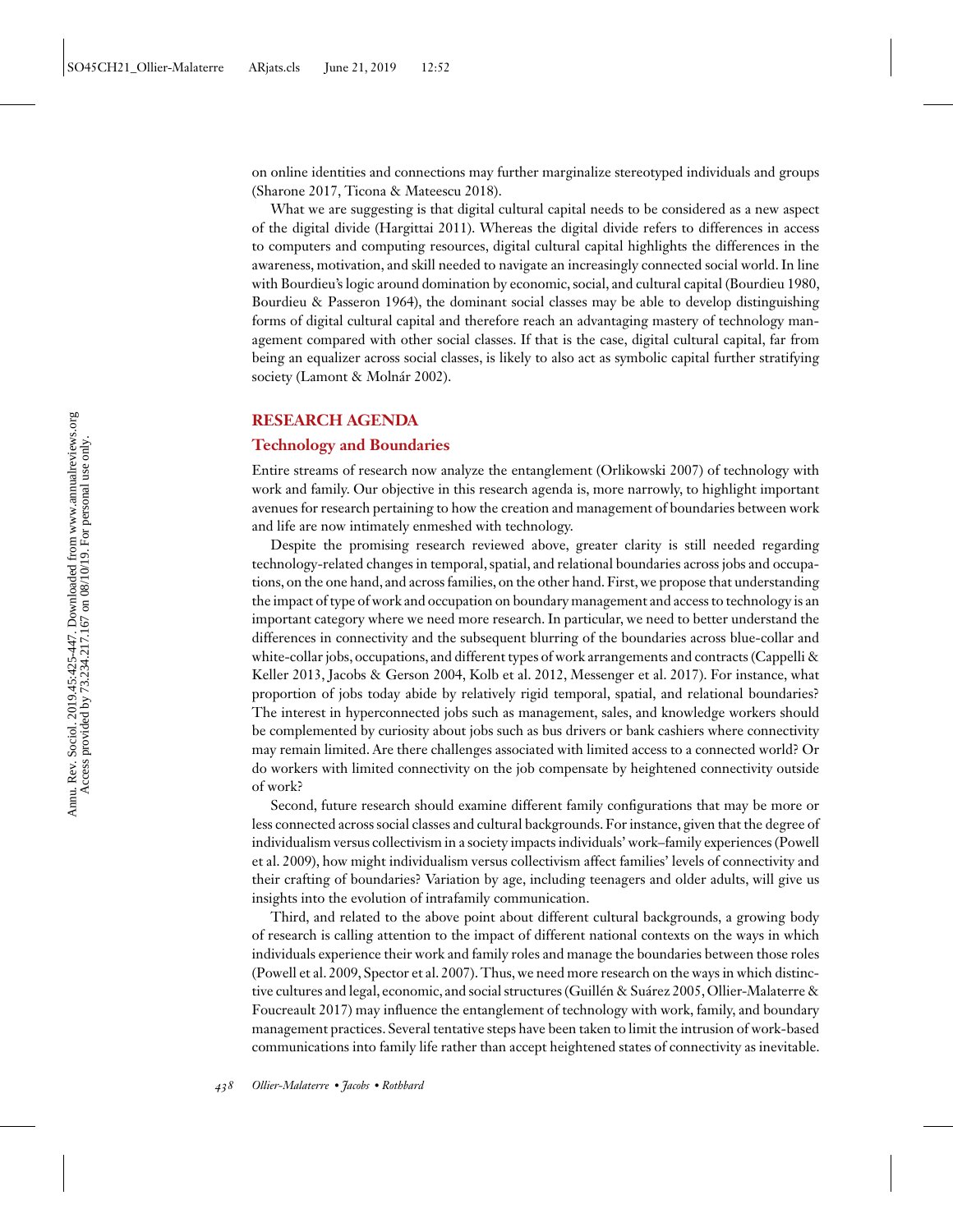For example, the Volkswagen Corporation has famously endeavored to limit work-related emails after business hours. On a national level, the French government has encouraged companies to minimize technological disruptions after work hours. Studying the development of these policies and evaluating their efficacy seem to be promising lines of inquiry. These initiatives raise questions about efforts to control technological effects at multiple levels—the individual, family, community, corporation, and nation. Turning to culture, how do different cultural assumptions about work and family across national cultures alter the dynamics that we have discussed in our review?

Fourth, the gig and sharing economies call for future research on boundary management and technology: So far, most of the research in these areas has examined the blurring of the employee– [employer relationship, and emotional labor, in platform-mediated labor markets \(Bucher et al.](#page-16-0) 2018, [Spreitzer et al. 2017\)](#page-21-0). Research is also needed on work–family boundary management because the high connectivity required to be an Uber driver, Airbnb host, or Upwork gig worker, for instance, suggests the blurring of boundaries between not only work and family but also one's primary job and one's gig work. For instance, how do gig workers conceive of their different roles in terms of being separated or fluid and in terms of work, leisure, and personal life domains? How does their technological connectivity via smartphone, app, text, and social media enable or detract from their ability to manage the boundaries between these multiple roles?

Another interesting research avenue pertains to the ways in which the boundaries between organizations and individuals are changing and, in particular, how the reach of organizational control may be expanding as technology changes. Research already points out that organizations are increasingly regulating their employees' connectivity behaviors [\(Stanko & Beckman 2015\)](#page-21-0) as well as becoming more strategic about their online presence, leading to human resources and social media policies that may extend beyond the temporal and spatial boundaries of the workplace [\(Banghart et al. 2018\)](#page-16-0). An extreme shift in organizational control is embodied by algorithmic work, or work that is allocated, paced, and rated by algorithms that may lack transparency for employees [\(Cameron 2018,](#page-16-0) [Christin 2018,](#page-17-0) [Rahman 2018, Rosenblat & Stark 2016\)](#page-20-0). Such dynamics suggest that future research could explore changes in individual–organizational boundaries that develop in connection with technological evolutions as well as the development by pioneering firms of an organization's digital capital.

#### **Digital Cultural Capital**

Given our arguments about the importance of the digital cultural capital in enabling individuals' agency in light of technology, we call for more research on the acquisition and maintenance of the digital habitus. For instance, are there social class, age, or gender variations in its acquisition process? To what extent may the learning process differ across the three dimensions of digital cultural capital that we have identified, namely connectivity, online self-presentation, and privacy management?

What are the key technology management abilities that enable people to successfully navigate their increasingly connected work and family worlds? We have suggested here that digital cultural capital is primarily acquired early during childhood and young adulthood. But what interventions could help to provide people with greater digital cultural capital later in life? Can digital cultural capital be taught to individuals who have not had the opportunity to develop it?

In light of increasing organizational reach, as well as governmental attempts to leverage technology in order to control citizens and organizations, which resistance behaviors may digital cultural capital enable individually and collectively? To what extent may digital cultural capital become a major asset for people who want to exert individual agency against the backdrop of organizational and governmental controls?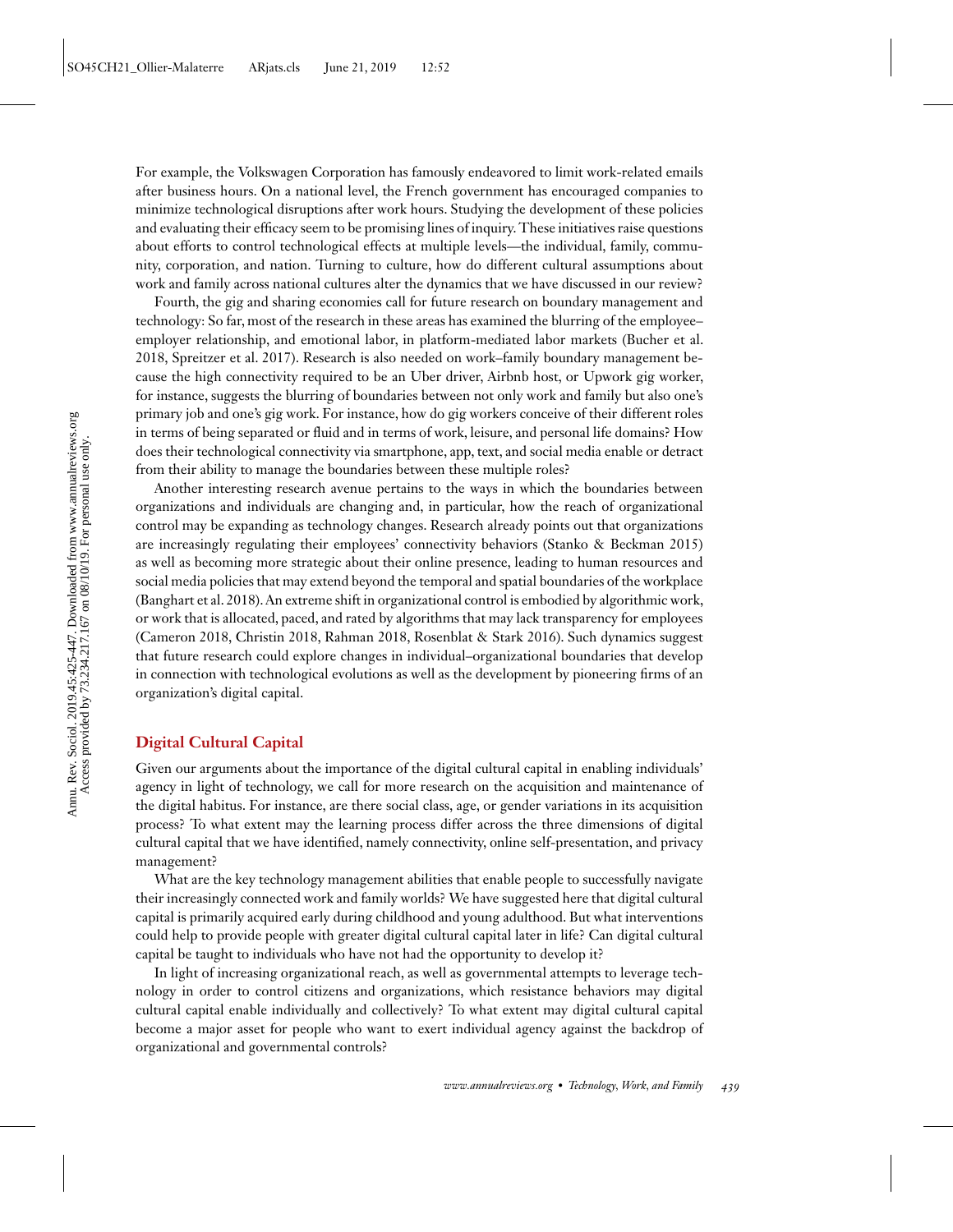<span id="page-15-0"></span>It is important to keep in mind that we are still in the early days of the connectivity revolution. Those trying to assess the social impact of the automobile in 1910 would have had many data to point to, but they would have lacked sufficient time and perspective to fully assess the implications of this revolutionary new form of transportation. Many of the best studies to date on connectivity, work, and family were conducted when technologies such as cell phones and social media were brand new. Our understanding of the role of these technologies will surely evolve as these technologies continue to develop, as will the strategies of individuals, families, corporations, and governments.

#### **CONCLUSION**

The temporal, spatial, and relational boundaries between work and family are now infused with communication technologies. Researchers are beginning to document these trends in a wide variety of contexts. We note common themes in research as diverse as virtual teams in large corporations and the intrafamily communication patterns of college students and deployed military personnel. We suggest that boundary management can best be understood as a multidimensional construct involving time, space, and relationships, and we point out that adjusting to a more intensively connected world requires considerable effort to manage a set of interfaces that simply did not exist several decades ago.

In light of this review, we argue that the awareness, motivation, and skill that are being developed and refined to manage technology and boundaries can be understood as a new form of cultural capital, specifically digital cultural capital. While the trends we have examined are remarkably broad, their outcomes remain uneven across occupations, families, and social groups. We call attention to these trends in part out of a concern that they may represent new forms of inequalities. Many salient questions remain in this important and rapidly evolving terrain.

#### **DISCLOSURE STATEMENT**

The authors are not aware of any affiliations, memberships, funding, or financial holdings that might be perceived as affecting the objectivity of this review.

#### **ACKNOWLEDGMENTS**

This research was supported by a grant from the Social Sciences and Humanities Research Council of Canada to Ariane Ollier-Malaterre. The authors sincerely thank Christine Beckman, Angele Christin, Kathleen Gerson, Emily Irving, Ben Shestakofsky, Julia Ticona, Judy Wajcman, and audience members of the 2017 and 2018 American Sociological Association and 2018 Work and Family Researchers Network conferences for their insightful comments on earlier versions of this manuscript.

#### **LITERATURE CITED**

Acemoglu D, Restrepo P. 2017. *Robots and jobs: evidence from US labor markets*. NBER Work. Pap. 23285

- Agrawal R. 2018. *India Connected: How the Smartphone Is Changing the World's Largest Democracy*. Oxford, UK: Oxford Univ. Press
- Allen TD, Cho E, Meier LL. 2014. Work-family boundary dynamics. *Annu. Rev. Organ. Psychol. Organ. Behav.* 1:99–121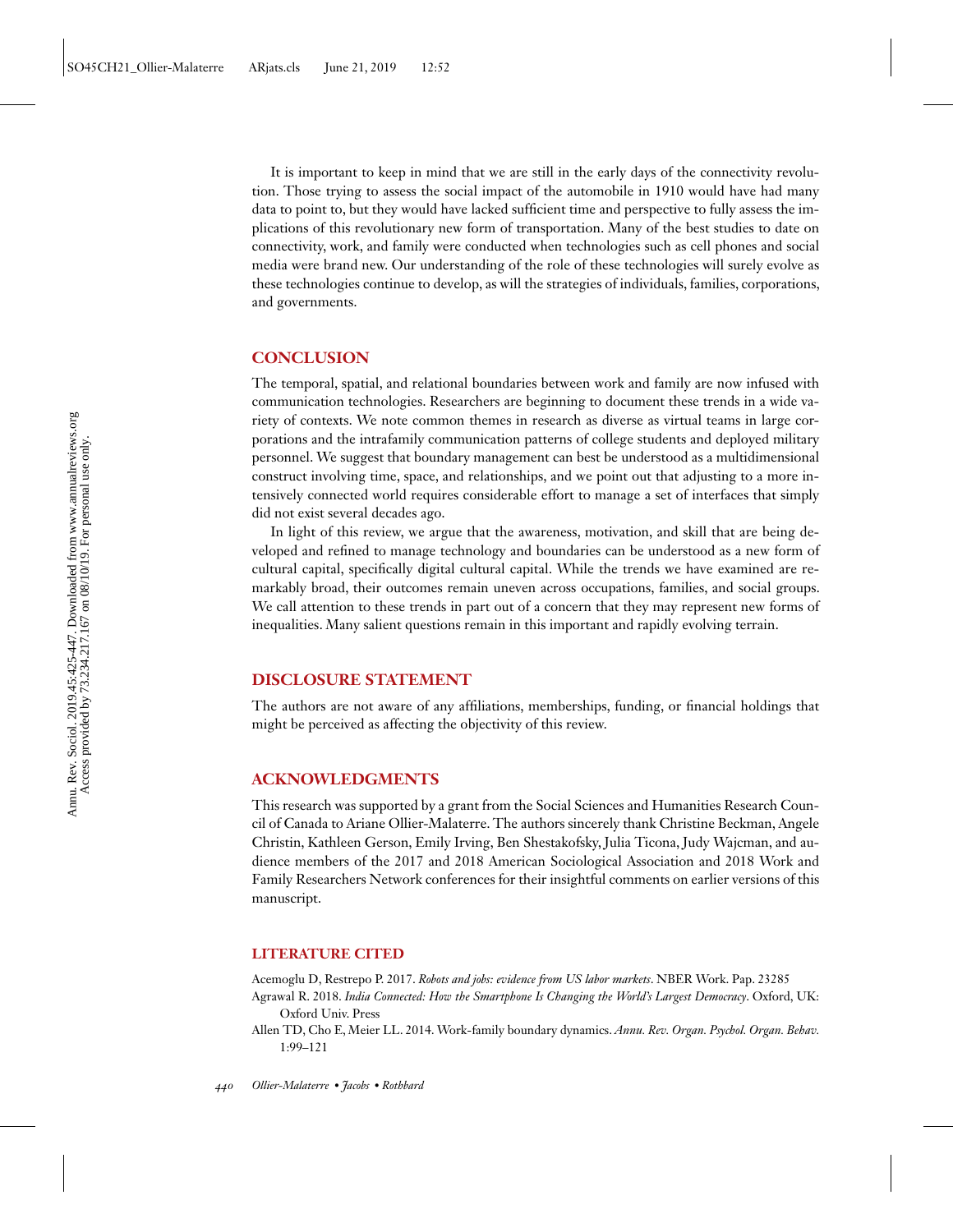- <span id="page-16-0"></span>Archer-Brown C,Marder B, Calvard T, Kowalski T. 2018. Hybrid social media: employees' use of a boundaryspanning technology. *New Technol. Work Employ.* 33:74–93
- Arendt H. 1958. *The Human Condition*. Chicago: Univ. Chicago Press
- Ashforth BE, Kreiner GE, Fugate M. 2000. All in a day's work: boundaries and micro role transitions. *Acad. Manag. Rev.* 25:472–91
- Baltes BB, Briggs TE, Huff JW,Wright JA, Neuman GA. 1999. Flexible and compressed workweek schedules: a meta-analysis of their effects on work-related criteria. *J. Appl. Psychol.* 84:496–513
- Banghart S, Etter M, Stohl C. 2018. Organizational boundary regulation through social media policies.*Manag. Commun. Q.* 32:337–73
- Barrett M, Oborn E, Orlikowski WJ, Yates J. 2012. Reconfiguring boundary relations: robotic innovations in pharmacy work. *Organ. Sci.* 23:1448–66
- Batenburg A, Bartels J. 2017. Keeping up online appearances: how self-disclosure on Facebook affects perceived respect and likability in the professional context. *Comput. Hum. Behav.* 74:265–76
- Bates AK, Bourke PQ. 2016. *2016 your first college year survey*. Rep., Higher Ed. Res. Inst., Univ. Calif., Los Angeles. **<https://www.heri.ucla.edu/briefs/YFCY/YFCY-2016-Brief.pdf>**
- Berrebi-Hoffmann I. 2009. *Politiques de l'intime: des utopies sociales d'hier aux mondes du travail d'aujourd'hui*. Paris: La Découverte
- Bittman M, Rice JM, Wajcman J. 2004. Appliances and their impact: the ownership of domestic technology and time spent on household work. *Br. J. Sociol.* 55(3):401–23
- Bobinchock A. 2010. *Breaking the physician-patient boundaries on Facebook?* Press Release, March 2. **https:// [www.mcleanhospital.org/news/breaking-physician-patient-boundaries-facebook](https://www.mcleanhospital.org/news/breaking-physician-patient-boundaries-facebook)**
- Boswell WR, Olson-Buchanan JB. 2007. The use of communication technologies after hours: the role of work attitudes and work-life conflict. *J. Manag.* 33:592–610
- Botsman R. 2017. Big data meets Big Brother as China moves to rate its citizens. *Wired UK*, Oct. 21. **https:// [www.wired.co.uk/article/chinese-government-social-credit-score-privacy-invasion](https://www.wired.co.uk/article/chinese-government-social-credit-score-privacy-invasion)**
- Bourdieu P. 1979. Les trois états du capital culturel. *Actes Rech. Sci. Soc.* 30:3–6
- Bourdieu P. 1980. Le capital social: notes provisoires. *Actes Rech. Sci. Soc.* 31:2–3
- Bourdieu P. 1997. The forms of capital. In *Education, Culture, and Society*, ed. AH Halsey, H Lauder, P Brown, AM Wells, pp. 46–58. Oxford, UK: Oxford Univ. Press
- Bourdieu P, Passeron JC. 1964. *Les heritiers. Les etudiants et la culture*. Paris: Ed. Minuit
- boyd d. 2007. Social network sites: public, private, or what? *Knowl. Tree* 13
- boyd d. 2014. *It's Complicated: The Social Lives of Networked Teens*. New Haven, CT: Yale Univ. Press
- Brin D. 1998. *The Transparent Society: Will Technology Force Us to Choose Between Privacy and Freedom?* Reading, MA: Perseus
- Brooker C, Jones A. 2018. *Inside Black Mirror*. New York: Crown Archetype
- Brynjolfsson E, McAfee A. 2014. *The Second Machine Age: Work, Progress, and Prosperity in a Time of Brilliant Technologies*. New York: W.W. Norton
- Bucher E, Fieseler C, Fleck M, Lutz C. 2018. Authenticity and the sharing economy. *Acad. Manag. Discov.* 4:294–313
- Büchi M, Festic N, Latzer M. 2018. *Functioning digitally: how digital overuse and coping skills affect subjective well-being*. Paper presented at AoIR 2018: the 19th Annual Conference of the Association of Internet Researchers, Montréal, Oct. 10–13
- Butts MM, Casper WJ, Yang TS. 2013. How important are work–family support policies? A meta-analytic investigation of their effects on employee outcomes. *J. Appl. Psychol.* 98:1–25
- Byron K, Laurence GA. 2015. Diplomas, photos, and *tchotchkes* as symbolic self-representations: understanding employees' individual use of symbols. *Acad. Manag. J.* 58:298–323
- Cairncross F. 2001.*The Death of Distance: How the Communications Revolution Is Changing Our Lives*. Cambridge, MA: Harvard Bus. School Press. 2nd ed.
- Cameron L. 2018. *Who made the stars? Ratings, construction and consequence in platform-mediated labor markets*. Paper presented at the Annual Meeting of the Academy of Management, Chicago, Aug. 10–14
- Cappelli P, Keller JR. 2013. Classifying work in the new economy. *Acad. Manag. Rev.* 38:575–96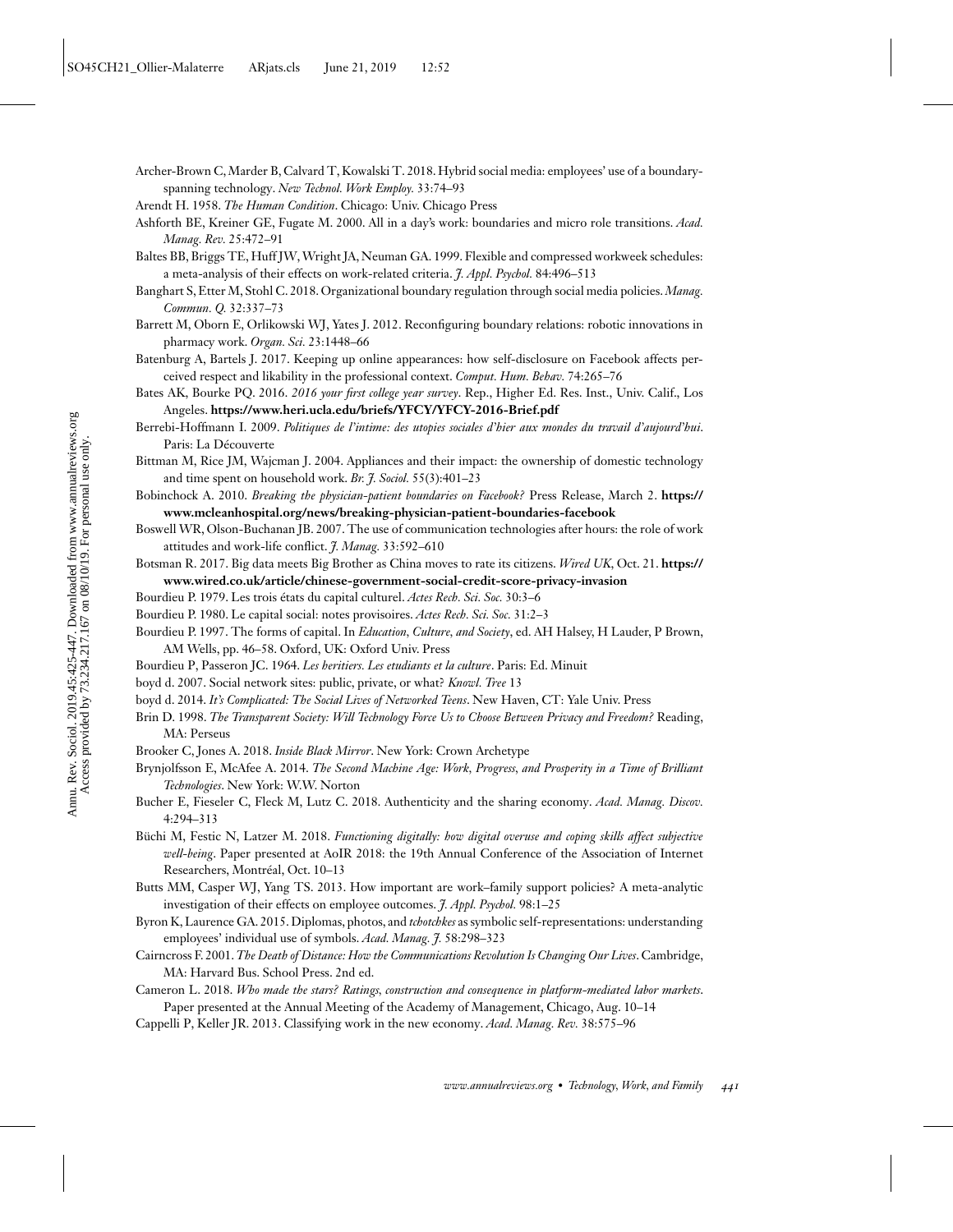- <span id="page-17-0"></span>Carter SP, Renshaw KD. 2016. Spousal communication during military deployments: a review. *J. Fam. Issues* 37:2309–32
- Cascio WF, Montealegre R. 2016. How technology is changing work and organizations. *Annu. Rev. Organ. Psychol. Organ. Behav.* 3:349–75

Casper WJ, Vaziri H, Wayne J, DeHauw S, Greenhaus J. 2018. The jingle-jangle of work-nonwork balance: a comprehensive and meta-analytic review of its meaning and measurement. *J. Appl. Psychol.* 103:182–214

Chau D, Osborne TF, eds. 2018. *Using Technology to Improve the Lives of Older Adults*. New York: Springer

- Christin A. 2018. Counting clicks: quantification and variation in web journalism in the United States and France. *Am. J. Sociol.* 123:1382–415
- Clark SC. 2000. Work/family border theory: a new theory of work/family balance. *Hum. Relat.* 53:747–70
- Daum J. 2017. China through a glass, darkly. *China Law Translate*, Dec. 24. **https://www.chinalawtranslate. [com/seeing-chinese-social-credit-through-a-glass-darkly/](https://www.chinalawtranslate.com/seeing-chinese-social-credit-through-a-glass-darkly/)**
- Derks D, Bakker AB. 2014. Smartphone use, work-home interference, and burnout: a diary study on the role of recovery. *Appl. Psychol.* 63:411–40
- Derks D, Bakker AB, Peters P, van Wingerden P. 2016. Work-related smartphone use, work-family conflict and family role performance: the role of segmentation preference. *Hum. Relat.* 69:1045–68
- Derks D, Duin D, Tims M, Bakker AB. 2015. Smartphone use and work-home interference: the moderating role of social norms and employee work engagement. *J. Occup. Organ. Psychol.* 88:155–77
- Diaz I, Chiaburu DS, Zimmerman RD, Boswell WR. 2012. Communication technology: pros and cons of constant connection to work. *J. Vocat. Behav.* 80:500–8
- Duggan M, Ellison NB, Lampe C, Lenhart A, Madden M. 2015a. *Social media update 2014: While Facebook remains the most popular site, other platforms see higher rates of growth*. Rep., Pew Res. Cent., Washington, DC. **[http://www.pewresearch.org/wp-content/uploads/sites/9/2015/01/PI\\_](http://www.pewresearch.org/wp-content/uploads/sites/9/2015/01/PI_SocialMediaUpdate20144.pdf) SocialMediaUpdate20144.pdf**
- Duggan M, Lenhart A, Lampe C, Ellison NB. 2015b. *Parents and social media: Mothers are especially likely to give and receive support on social media*. Rep., Pew Res. Cent., Washington, DC. **http://assets.pewresearch. [org/wp-content/uploads/sites/14/2015/07/Parents-and-Social-Media-FIN-DRAFT-071515.pdf](http://assets.pewresearch.org/wp-content/uploads/sites/14/2015/07/Parents-and-Social-Media-FIN-DRAFT-071515.pdf)**
- Dulebohn JH, Hoch JE. 2017. Virtual teams in organizations. *Hum. Resour. Manag. Rev.* 27:569–74
- Dumas TL, Phillips KW, Rothbard NP. 2013. Getting closer at the company party: integration experiences, racial dissimilarity, and workplace relationships. *Organ. Sci.* 24:1377–401
- Dumas TL, Sanchez-Burks J. 2015. The professional, the personal, and the ideal worker: pressures and objectives shaping the boundary between life domains. *Acad. Manag. Ann.* 9:803–43
- Edwards JR, Rothbard NP. 1999.Work and family stress and wellbeing: an examination of person-environment fit in the work and family domains. *Organ. Behav. Hum. Decis. Process.* 77:85–129
- Edwards JR, Rothbard NP. 2000. Mechanisms linking work and family: clarifying the relationship between work and family constructs. *Acad. Manag. Rev.* 77:85–129
- Eggers D. 2013. *The Circle*. New York: Knopf
- Elias N. 1994. *The Civilizing Process*. Oxford, UK: Blackwell
- England P. 2006. Emerging theories of carework. *Annu. Rev. Sociol.* 31:381–99
- Eurostat. 2018. *Working from home in the EU*. Rep., Eurostat, Luxembourg. **https://ec.europa.eu/eurostat/ [web/products-eurostat-news/-/DDN-20180620-1](https://ec.europa.eu/eurostat/web/products-eurostat-news/-/DDN-20180620-1)**
- Ferguson M, Carlson D, Boswell W, Whitten D, Butts MM, Kacmar KM. 2016. Tethered to work: a family systems approach linking mobile device use to turnover intentions. *J. Appl. Psychol.* 101:520–34
- Fieseler C, Meckel M, Ranzini G. 2015. Professional personae—how organizational identification shapes online identity in the workplace. *J. Comput. Mediat. Commun.* 20:153–70
- Flyverbom M, Leonardi PM, Stohl C, Stohl M. 2016. The management of visibilities in the digital age. *Int. J. Commun.* 10:98–109
- Folbre N, ed. 2012. *For Love and Money: Care Provision in the United States*. New York: Russell Sage Ford M. 2015. *Rise of the Robots: Technology and the Threat of a Jobless Future*. New York: Basic

Chesley N. 2010. Technology use and employee assessments of work effectiveness, workload, and pace of life. *Inf. Commun. Soc.* 13:485–514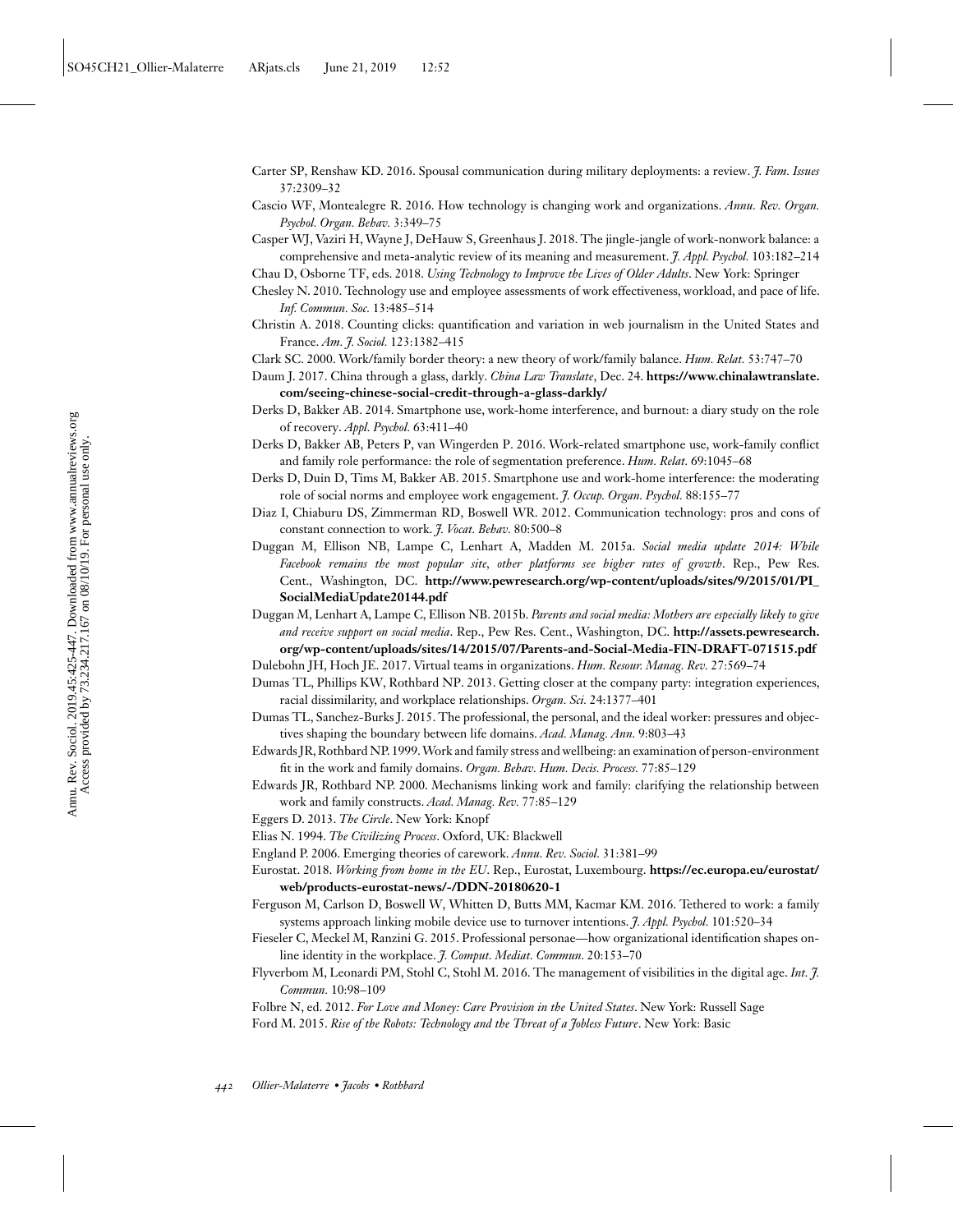- <span id="page-18-0"></span>Foucreault A, Ollier-Malaterre A, Ménard J. 2016. Organizational culture and work–life integration: a barrier to employees' respite? *Int. J. Hum. Resour. Manag.* 29:2378–98
- Frey CB, Osborne MA. 2017. The future of employment: How susceptible are jobs to computerization? *Technol. Forecast. Soc. Change* 114:254–80

Gajendran RS, Harrison DA. 2007. The good, the bad, and the unknown about telecommuting: meta-analysis of psychological mediators and individual consequences. *J. Appl. Psychol.* 92:1524–41

- Gilson LL, Maynard MT, Jones Young NC, Vartiainen M, Hakonen M. 2015. Virtual teams research: 10 years, 10 themes, and 10 opportunities. *J. Manag.* 41:1313–37
- Gonzales A. 2016. The contemporary US digital divide: from initial access to technology maintenance. *Inf. Commun. Soc.* 19:234–48
- Greenhaus JH, Beutell N. 1985. Sources of conflict between work and family roles.*Acad. Manag. Rev.* 10:76–88
- Greenhaus JH, Powell GN. 2006.When work and family are allies: a theory of work-family enrichment. *Acad. Manag. Rev.* 31:72–92
- Guillén MF, Suárez SL. 2005. Explaining the global digital divide: economic, political and sociological drivers of cross-national Internet use. *Soc. Forces* 84:681–708
- Hampton KN, Wellman B. 2018. Lost and saved…again: The moral panic about the loss of community takes hold of social media. *Contemp. Sociol.* 47:643–51
- Hargittai E. 2011. Minding the digital gap: why understanding digital inequality matters. In *Media Perspectives for the 21st Century*, ed. S Papathanassopoulos, pp. 231–40. London: Routledge
- Henly JR, Lambert SJ. 2014. Unpredictable work timing in retail jobs: implications for employee work–life conflict. *Ind. Labor Relat. Rev.* 67(3):986–1016
- Hinduja S, Patchin JW. 2015. *Bullying Beyond the Schoolyard: Preventing and Responding to Cyberbullying*. Thousand Oaks, CA: Corwin. 2nd ed.
- Hoch JE, Kozlowski SWJ. 2014. Leading virtual teams: hierarchical leadership, structural supports, and shared team leadership. *J. Appl. Psychol.* 99:390–403
- Hofer BK, Moore AS. 2010. *The iConnected Parent*. New York: Free Press
- Ide ME, Harrington B, Wiggins Y, Whitworth TR, Gerstel N. 2018. Emerging adult sons and their fathers: race and the construction of masculinity. *Gend. Soc.* 31(1):5–33
- Jacobs JA, Gerson K. 2004. *The Time Divide: Work, Family and Gender Inequality*. Cambridge, MA: Harvard Univ. Press
- Jacobs JA, Karen R. 2019. Technology-driven task replacement and the future of employment. *Res. Sociol.Work.* In press
- Jarvenpaa SL, Leidner DE. 1999. Communication and trust in global virtual teams. *Organ. Sci.* 10(6):693–815
- Jett QR, George JM. 2003. Work interrupted: a closer look at the role of interruptions in organizational life. *Acad. Manag. Rev.* 28:494–507
- Kalleberg AL, Dunn M. 2016. Good jobs, bad jobs in the gig economy. *Perspect. Work.* 20:10–13, 74. **http:// [lerachapters.org/OJS/ojs-2.4.4-1/index.php/PFL/article/viewFile/3112/3087](http://lerachapters.org/OJS/ojs-2.4.4-1/index.php/PFL/article/viewFile/3112/3087)**
- Kolb DG, Caza A, Collins PD. 2012. States of connectivity: new questions and new directions. *Organ. Stud.* 33:267–73
- Konrad AM, Mangel R. 2000. The impact of work-life programs on firm productivity. *Strateg. Manag. J.* 21(12):1225–37
- Kossek EE. 2016. Managing work-life boundaries in the digital age. *Organ. Dyn.* 45:258–70
- Kossek EE, Lautsch BA. 2012. Work-family boundary management styles in organizations: a cross-level model. *Organ. Psychol. Rev.* 2:152–71
- Kossek EE, Lautsch BA, Eaton SC. 2006. Telecommuting, control, and boundary management: correlates of policy use and practice, job control, and work–family effectiveness. *J. Vocat. Behav.* 68:347–67
- Kossek EE, Lewis S, Hammer L. 2010. Work–life initiatives and organizational change: overcoming mixed messages to move from the margin to the mainstream. *Hum. Relat.* 63:1–17
- Kossek EE, Ruderman MN, Braddy PW,Hannum KM. 2012.Work-nonwork boundary management profiles: a person-centered approach. *J. Vocat. Behav.* 81:112–28
- Kowalski RM, Giumetti GW, Schroeder AN, Lattanner MR. 2014. Bullying in the Digital Age: a critical review and meta-analysis of cyberbullying research among youth. *Psychol. Bull.* 140:1073–137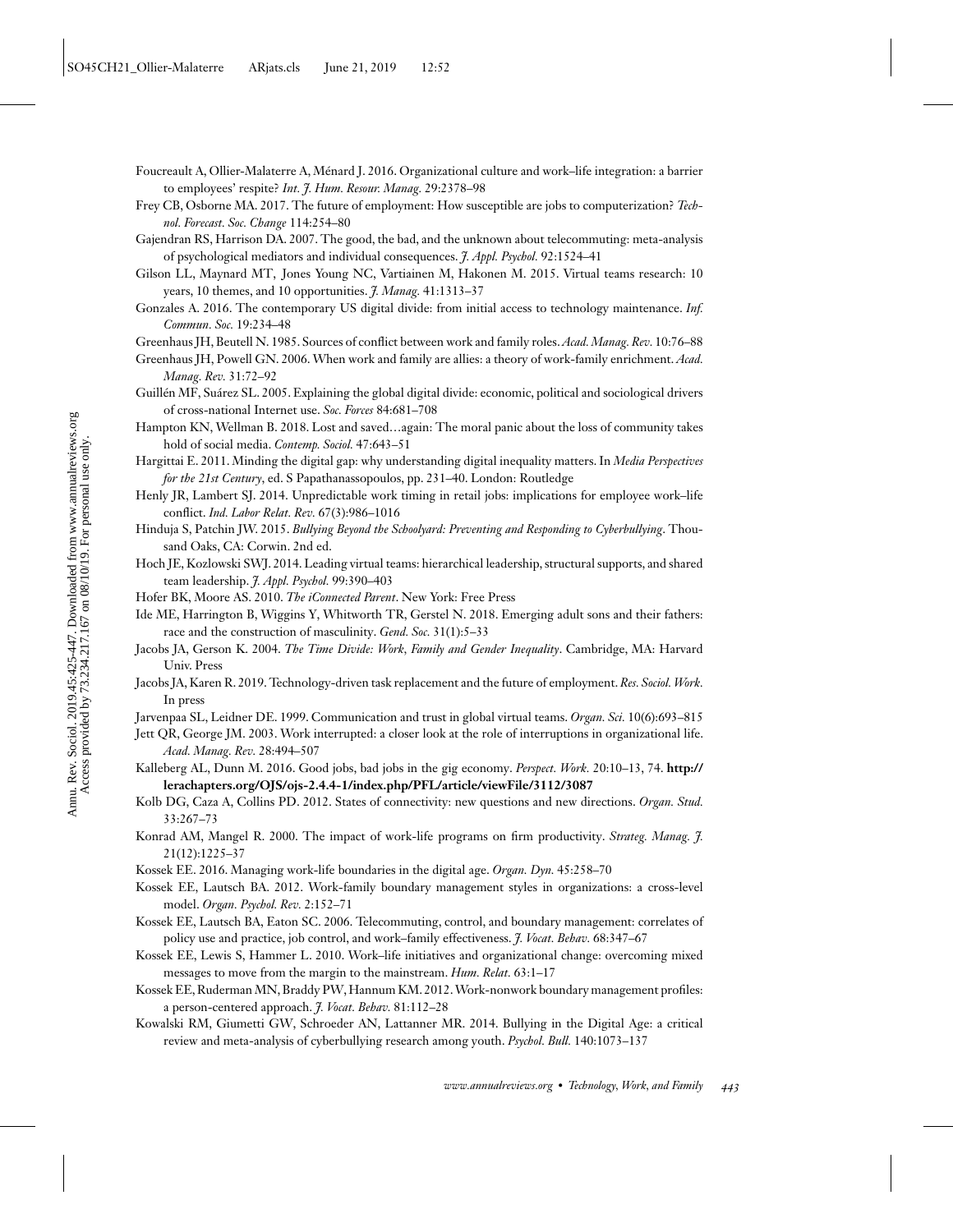- <span id="page-19-0"></span>Kreiner GE, Hollensbe EC, Sheep ML. 2006. On the edge of identity: boundary dynamics at the interface of individual and organizational identities. *Hum. Relat.* 59:1315–41
- Kurz D. 2000. Work-family issues of mothers of teenage children. *Qual. Sociol.* 23:435–51
- Kurz D. 2009. "I trust them but I don't trust them": issues and dilemmas in monitoring teenagers. In *Who's Watching? Daily Practices of Surveillance Among Contemporary Families*, ed. MK Nelson, AI Garey, pp. 260– 75. Nashville, TN: Vanderbilt Univ. Press
- Lambert SJ. 2000. Added benefits: the link between work-life benefits and organizational citizenship behavior. *Acad. Manag. J.* 43:801–15
- Lamont M, Molnár V. 2002. The study of boundaries in the social sciences. *Annu. Rev. Sociol.* 28:167–95
- Lanaj K, Johnson RE, Barnes CM. 2014. Beginning the workday yet already depleted? Consequences of latenight smartphone use and sleep. *Organ. Behav. Hum. Decis. Process.* 124:11–23
- Levine A, Dean DR. 2012. *Generation on a Tightrope: A Portrait of Today's College Student*. San Francisco: Jossey-Bass
- Liang F, Das V, Kostyuk N, Hussain MM. 2018. Constructing a data-driven society: China's social credit system as a state surveillance infrastructure. *Policy Internet* 10:415–53
- Lindemann D. 2019. *Commuter Spouses: New Families in a Changing World*. Ithaca, NY: Cornell Univ. Press
- Lomas N. 2013. U.K. social media users get legal advice from on high on avoiding contempt of court. *Tech Crunch*, Dec. 4. **<https://techcrunch.com/2013/12/04/the-fine-blue-line/>**
- Lyon D. 2001. *Surveillance Society: Monitoring Everyday Action*. London: Open Univ. Press
- Lyon D. 2018. *The Culture of Surveillance: Watching as a Way of Life*. Cambridge, UK: Polity
- Madden M. 2017. *Privacy, security, and digital inequality: how technology experiences and resources vary by socioeconomic status, race, and ethnicity*. Rep., Data Soc. Res. Inst., New York. **https://datasociety.net/pubs/prv/ [DataAndSociety\\_PrivacySecurityandDigitalInequality.pdf](https://datasociety.net/pubs/prv/DataAndSociety_PrivacySecurityandDigitalInequality.pdf)**
- Mann A, Adkins A. 2017. America's coming workplace: home alone. *Gallup Bus. J.*, March 15. **https://news. [gallup.com/businessjournal/206033/america-coming-workplace-home-alone.aspx](https://news.gallup.com/businessjournal/206033/america-coming-workplace-home-alone.aspx)**
- Marwick AE. 2012. The public domain: social surveillance in everyday life. *Surveill. Soc.* 9:378–93
- Marwick AE, boyd d. 2011. I tweet honestly, I tweet passionately: Twitter users, context collapse, and the imagined audience. *New Media Soc*. 13:114–33
- Mazmanian M, Beckman CM. 2018. *Temporal commitment and the collective scaffolding of the Ideal Worker*. Paper presented at the Annual Meeting of the Academy of Management, Chicago, Aug. 10–14
- Mazmanian M, Orlikowski WJ, Yates J. 2013. The autonomy paradox: the implications of mobile email devices for knowledge professionals. *Organ. Sci.* 24:1337–57
- McCahill M, Finn RL. 2014. *Surveillance, Capital and Resistance: Theorizing the Surveillance Subject*. London: Routledge
- McDaniel BT, Radesky JS. 2018. Technoference: parental distraction with technology and associations with child behavior problems. *Child Dev*. 89:100–9
- McKinsey Glob. Inst. 2016. *Independent work: Choice, necessity, and the gig economy*. Rep., McKinsey Glob. Inst., New York. **[https://www.mckinsey.com/featured-insights/employment-and-growth/independent](https://www.mckinsey.com/featured-insights/employment-and-growth/independent-work-choice-necessity-and-the-gig-economy)work-choice-necessity-and-the-gig-economy**
- Messenger J, Vargas Llave O, Gschwind L, Boehmer S, Vermeylen G, Wilkens M. 2017. *Working anytime, anywhere: the effects on the world of work*. Rep., Publ. Off. Eur. Union, Luxembourg, and Int. Labour Off., Geneva. **[https://www.eurofound.europa.eu/sites/default/files/ef\\_publication/field\\_ef\\_document/](https://www.eurofound.europa.eu/sites/default/files/ef_publication/field_ef_document/ef1658en.pdf) ef1658en.pdf**
- Mishel L, Bivens J. 2017. *The zombie robot argument lurches on: There is no evidence that automation leads to joblessness or inequality*. Rep., Econ. Policy Inst., Washington, DC. **https://www.epi.org/publication/ [the-zombie-robot-argument-lurches-on-there-is-no-evidence-that-automation-leads-to](https://www.epi.org/publication/the-zombie-robot-argument-lurches-on-there-is-no-evidence-that-automation-leads-to-joblessness-or-inequality/)joblessness-or-inequality/**
- Moen P, Lam J, Ammons S, Kelly E. 2013. Time work by overworked professionals: strategies in response to the stress of higher status. *Work Occup*. 40:79–114
- Morandin G, Russo M, Ollier-Malaterre A. 2018. Put down that phone! Smart use of smartphones for work and beyond. *J. Manag. Inq.* 27:352–56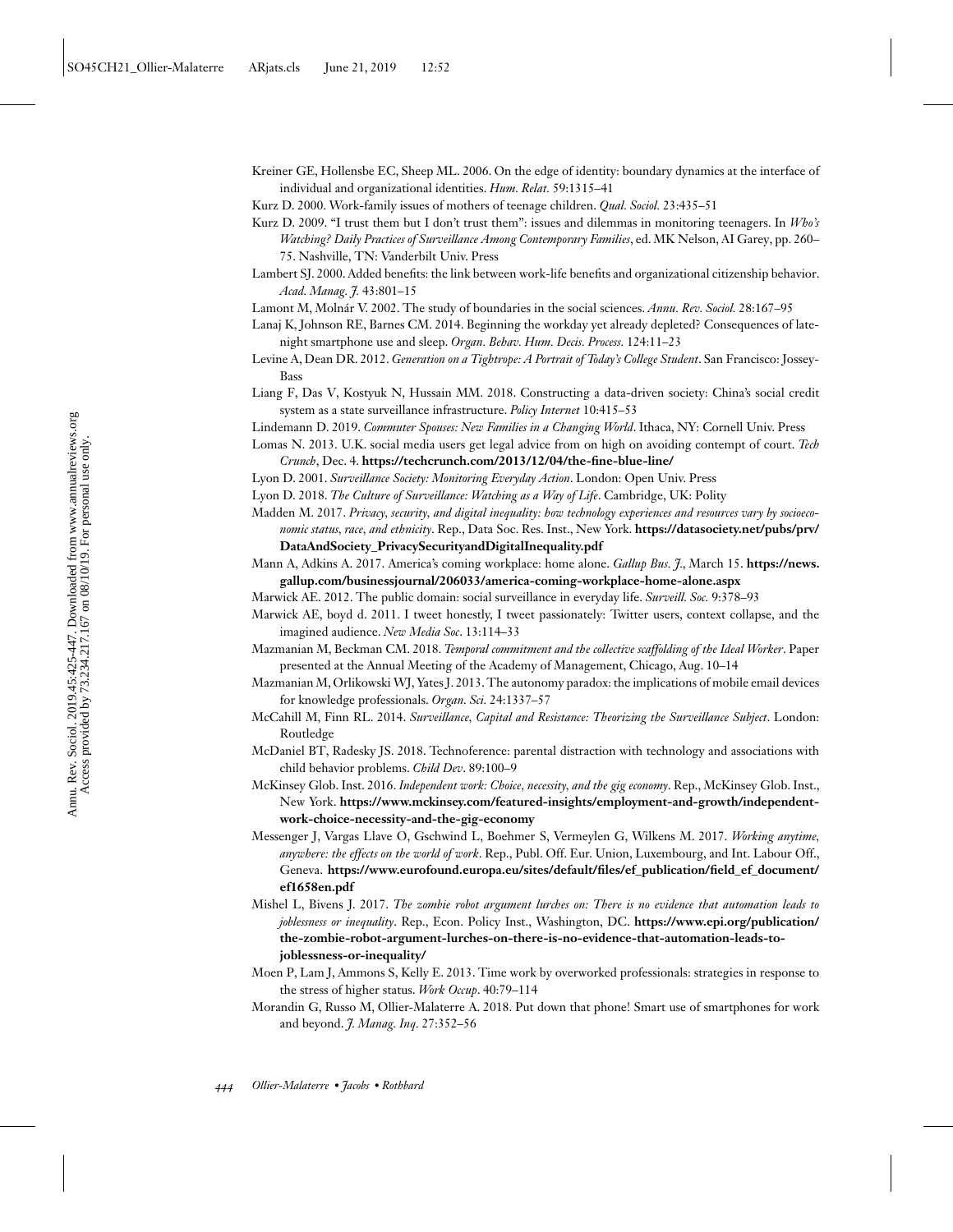- <span id="page-20-0"></span>Nippert-Eng C. 1996. *Home and Work: Negotiating Boundaries Through Everyday Life*. Chicago: Univ. Chicago Press
- Ofcom. 2017. *Children and parents: media use and attitudes report*. Rep., Ofcom, London. **https://www.ofcom. [org.uk/\\_\\_data/assets/pdf\\_file/0020/108182/children-parents-media-use-attitudes-2017.pdf](https://www.ofcom.org.uk/__data/assets/pdf_file/0020/108182/children-parents-media-use-attitudes-2017.pdf )**
- Ollier-Malaterre A. 2019. La compétence numérique de gestion des frontières sur les réseaux sociaux numériques: un capital culturel technologique à la Bourdieu [Managing boundaries on online social networks as a competency: a digital cultural capital à la Bourdieu]. *Lien soc. politique* 81:121–37
- Ollier-Malaterre A, Foucreault A. 2017. Cross-national work-life research: cultural and structural impacts for individuals and organizations. *J. Manag.* 43:111–36
- Ollier-Malaterre A, Luneau-de Serre K. 2018. Connecting with coworkers on social network sites: strategies, social norms and outcomes on work relationships. In *Proceedings of the 51st Hawaii International Conference on Systems Sciences*, ed. T Bui, pp. 441–50. Honolulu: Univ. Hawaii Manoa. **https://scholarspace. [manoa.hawaii.edu/bitstream/10125/49945/paper0058.pdf](https://scholarspace.manoa.hawaii.edu/bitstream/10125/49945/paper0058.pdf)**
- Ollier-Malaterre A, Rothbard NP. 2015. Social media or social minefield? Surviving in the new cyberspace era. *Organ. Dyn.* 44:26–34
- Ollier-Malaterre A, Rothbard NP, Berg JM. 2013. When worlds collide in cyberspace: how boundary work in online social networks impacts professional relationships. *Acad. Manag. Rev.* 38:645–59
- Olson-Buchanan JB, Boswell WR, Morgan TJ. 2016. The role of technology in managing the work and nonwork interface. In *The Oxford Handbook of Work and Family*, ed. TD Allen, LT Eby, pp. 333–61. New York: Oxford Univ. Press
- Orlikowski WJ. 2007. Sociomaterial practices: exploring technology at work. *Organ. Stud.* 28:1435–48
- Osterman P. 2017. *Who Will Take Care of Us?* New York: Russell Sage
- Ozbilgin MF, Beauregard TA, Tatli A, Bell MP. 2011. Work-life, diversity and intersectionality: a critical review and research agenda. *Int. J. Manag. Rev.* 13:177–98
- Park Y, Fritz C, Jex SM. 2011. Relationships between work-home segmentation and psychological detachment from work: the role of communication technology use at home. *J. Occup. Health Psychol.* 16:457–67
- Perlow LA. 2012. *Sleeping with Your Smartphone: How to Break the 24/7 Habit and Change the Way You Work*. Boston: Harvard Bus. Rev.
- Pillemer J, Rothbard NP. 2018. Friends without benefits: understanding the dark sides of workplace friendship. *Acad. Manag. Rev.* 43:635–60
- Pitcan M, Marwick AE, boyd d. 2018. Performing a vanilla self: respectability politics, social class, and the digital world. *J. Comput.-Mediat. Commun.* 23:163–79
- Powell B, Bolzendahl C, Geist C, Steelman LC. 2010. *Counted Out: Same-Sex Relations and Americans' Definitions of Family*. New York: Russell Sage Found.
- Powell GN, Francesco AM, Ling Y. 2009. Towards culture-sensitive theories of the work-family interface. *J. Organ. Behav.* 30:597–616
- Prensky M. 2001. Digital natives, digital immigrants. *On Horizon* 9(5):1–6
- Rafalow MH. 2018. Disciplining play: digital youth culture as capital at school. *Am. J. Sociol.* 123:1416–52
- Rahman HA. 2018.*Algorithmic fluidity: sensemaking in online labor markets*. Paper presented at the Annual Meeting of the Academy of Management, Chicago, Aug. 10–14
- Rainie L, Wellman B. 2012. *Networked: The New Social Operating System*. Cambridge, MA: MIT Press
- Robinson L. 2009. A taste for the necessary: a Bourdieuian approach to digital inequality. *Inf. Commun. Soc.* 12:488–507
- Rosenblat A, Stark L. 2016. Algorithmic labor and information asymmetries: a case study of Uber's drivers. *Int. J. Commun.* 10:3758–84
- Rothausen TJ. 1999. 'Family' in organizational research: a review and comparison of definitions and measures. *J. Organ. Behav.* 20:817–36
- Rothbard NP. 2001. Enriching or depleting? The dynamics of engagement in work and family roles. *Adm. Sci. Q*. 46:655–84
- Rothbard NP, Ollier-Malaterre A. 2016. Boundary management. In *The Oxford Handbook of Work and Family*, ed. TD Allen, LT Eby, pp. 109–24. New York: Oxford Univ. Press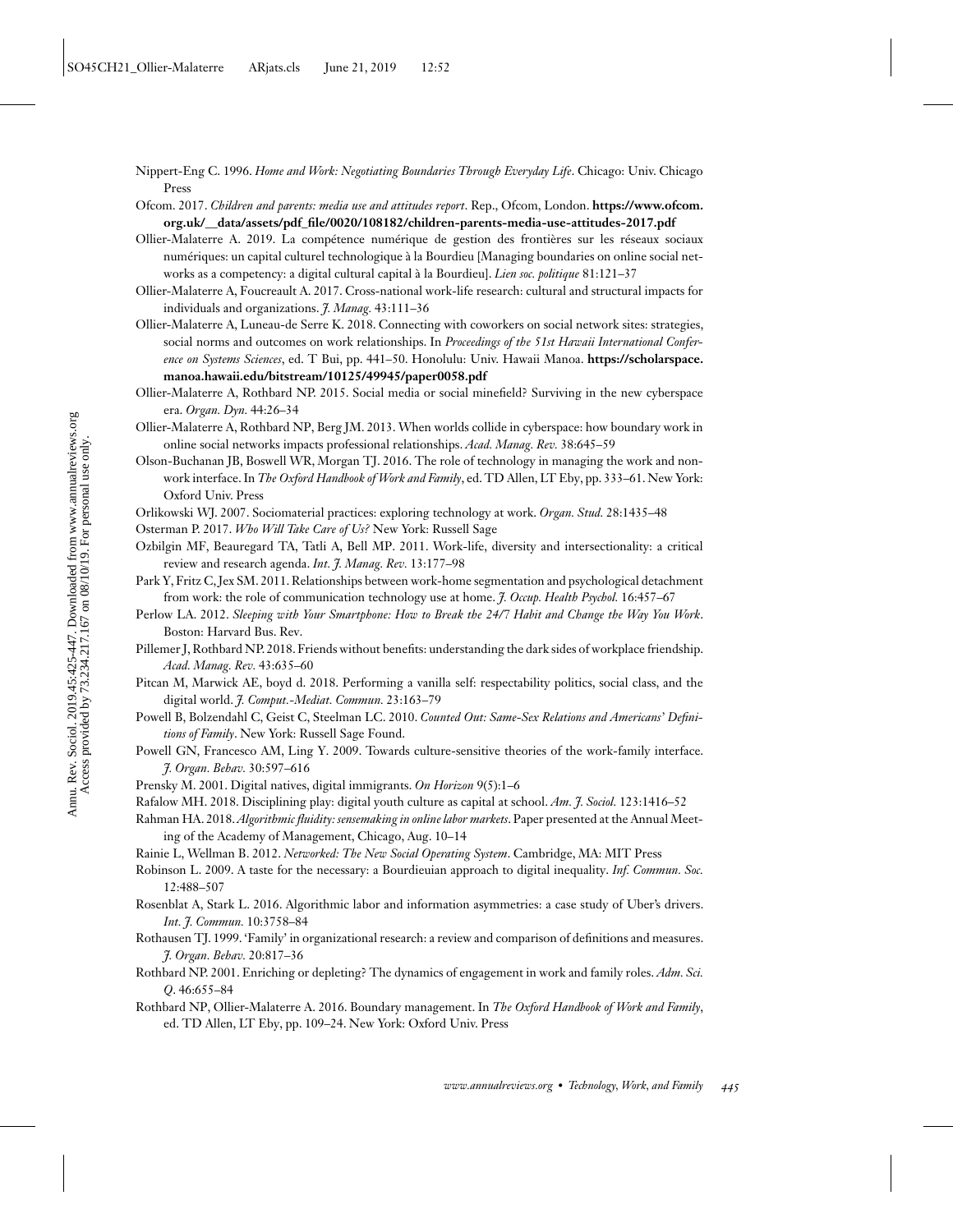- <span id="page-21-0"></span>Rothbard NP, Phillips KW, Dumas TL. 2005. Managing multiple roles: work-family policies and individuals' desires for segmentation. *Organ. Sci.* 16:243–58
- Sauppé A, Mutlu B. 2015. The social impact of a robot co-worker in industrial settings. In *Proceedings of the 33rd Annual ACM Conference on Human Factors in Computing Systems*, ed. B Begole, J Kim, K Inkpen, W Woo, pp. 3613–22. New York: ACM
- Sayer LC. 2016. Trends in women's and men's time use, 1965–2012: Back to the future? In *Gender and Couple Relationships: National Symposium on Family Issues*, Vol. 6, ed. S McHale, V King, J Van Hook, A Booth, pp. 43–77. Cham, Switz.: Springer
- Schumm WR, Bell DB, Ender MG, Rice RE. 2004. Expectations, use and evaluation of communication media among deployed peacekeepers. *Armed Forces Soc*. 30(4):649–62
- Serre D. 2012. Le capital culturel dans tous ses états [Cultural capital in all forms]. *Actes Rech. Sci. Soc.* 191– 92:4–13
- Sharone O. 2017. LinkedIn or LinkedOut? How social networking sites are reshaping the labor market. In *Emerging Conceptions of Work, Management and the Labor Market*, ed. S Vallas, pp. 1–31. Bingley, UK: Emerald
- Silicon Val. Community Found. 2017. *Lost connections in a world of connectivity: findings from a study on the use of technology with young children in Silicon Valley*. Rep., Silicon Val. Community Found., Mountain View, CA. **<https://www.siliconvalleycf.org/sites/default/files/publications/cel-tech-report-2017.pdf>**
- Smith A. 2014. *Older adults and technology use*. Rep., Pew Res. Cent., Washington, DC. **http://www. [pewresearch.org/wp-content/uploads/sites/9/2014/04/PIP\\_Seniors-and-Tech-Use\\_040314.pdf](http://www.pewresearch.org/wp-content/uploads/sites/9/2014/04/PIP_Seniors-and-Tech-Use_040314.pdf)**
- Smith PK, Mahdavi J, Carvalho M, Fisher S, Russell S, Tippett N. 2008. Cyberbullying: its nature and impact on secondary school pupils. *J. Child Psychol. Psychiatry* 49:376–85
- Spector PE, Allen TD, Poelmans SAY, Lapierre LM, Cooper CL, et al. 2007. Cross-national differences in relationships of work demands, job satisfaction and turnover intentions with work-family conflict. *Pers. Psychol.* 60:805–35
- Spreitzer GM, Cameron L, Garrett LE. 2017. Alternative work arrangements: two images of the new world of work. *Annu. Rev. Organ. Psychol. Organ. Behav.* 4:473–99
- Stanko TL, Beckman CM. 2015.Watching you watching me: boundary control and capturing attention in the context of ubiquitous technology use. *Acad. Manag. J.* 58:712–38
- Swed. Internet Found. 2018. *Swedes and the internet 2018: an annual study of the Swedes' internet habits*. Rep., Swed. Internet Found., Stockholm. **[https://www.iis.se/docs/Svenskarna\\_och\\_internet\\_2018.pdf](https://www.iis.se/docs/Svenskarna_och_internet_2018.pdf)**
- Tammelin M. 2018. Work-family border styles and mobile technology. In *Family, Work and Well-Being: Emergence of New Issues*, ed. M Tammelin, pp. 91–103. Cham, Switz.: Springer
- ten Brummelhuis LL, Greenhaus JH. 2018. How role jugglers maintain relationships at home and at work: a gender comparison. *J. Appl. Psychol.* 103:1265–82
- Ticona J. 2015. Strategies of control: workers' use of ICTs to shape knowledge and service work. *Inf. Commun. Soc.* 18:509–23
- Ticona J, Mateescu A. 2018. Trusted strangers: carework platforms' cultural entrepreneurship in the ondemand economy. *New Media Soc*. 20:4384–404
- Twenge JM, Martin GN, Campbell WK. 2018. Decreases in psychological well-being among American adolescents after 2012 and links to screen time during the rise of smartphone technology. *Emotion* 18:765–80
- U.N. 2017. *Nearly 47 percent of global population now online*. Rep., U.N., Geneva, Switz. **https://news.un.org/ [en/story/2016/09/539112-nearly-47-cent-global-population-now-online-un-report](https://news.un.org/en/story/2016/09/539112-nearly-47-cent-global-population-now-online-un-report)**
- US Bur. Labor Stat. 2016. *24 percent of employed people did some or all of their work at home in 2015*. TED Rep., US Bur. Labor Stat., US Dep. Labor,Washington, DC. **https://www.bls.gov/opub/ted/2016/24-percent[of-employed-people-did-some-or-all-of-their-work-at-home-in-2015.htm](https://www.bls.gov/opub/ted/2016/24-percent-of-employed-people-did-some-or-all-of-their-work-at-home-in-2015.htm)**

van Dijck J. 2013. *The Culture of Connectivity: A Critical History of Social Media*. New York: Oxford Univ. Press

Voydanoff P. 1988. Work and family: a review and expanded conceptualization. *J. Soc. Behav. Personal.* 3:1–22

Wajcman J. 2015. *Pressed for Time: The Acceleration of Life in Digital Capitalism*. Chicago: Univ. Chicago Press

Wajcman J, Bittman M, Brown JE. 2008. Families without borders: mobile phones, connectedness and workhome divisions. *Sociology* 42:635–52

Wajcman J, Rose E. 2011. Constant connectivity: rethinking interruptions at work. *Organ. Stud.* 32:941–61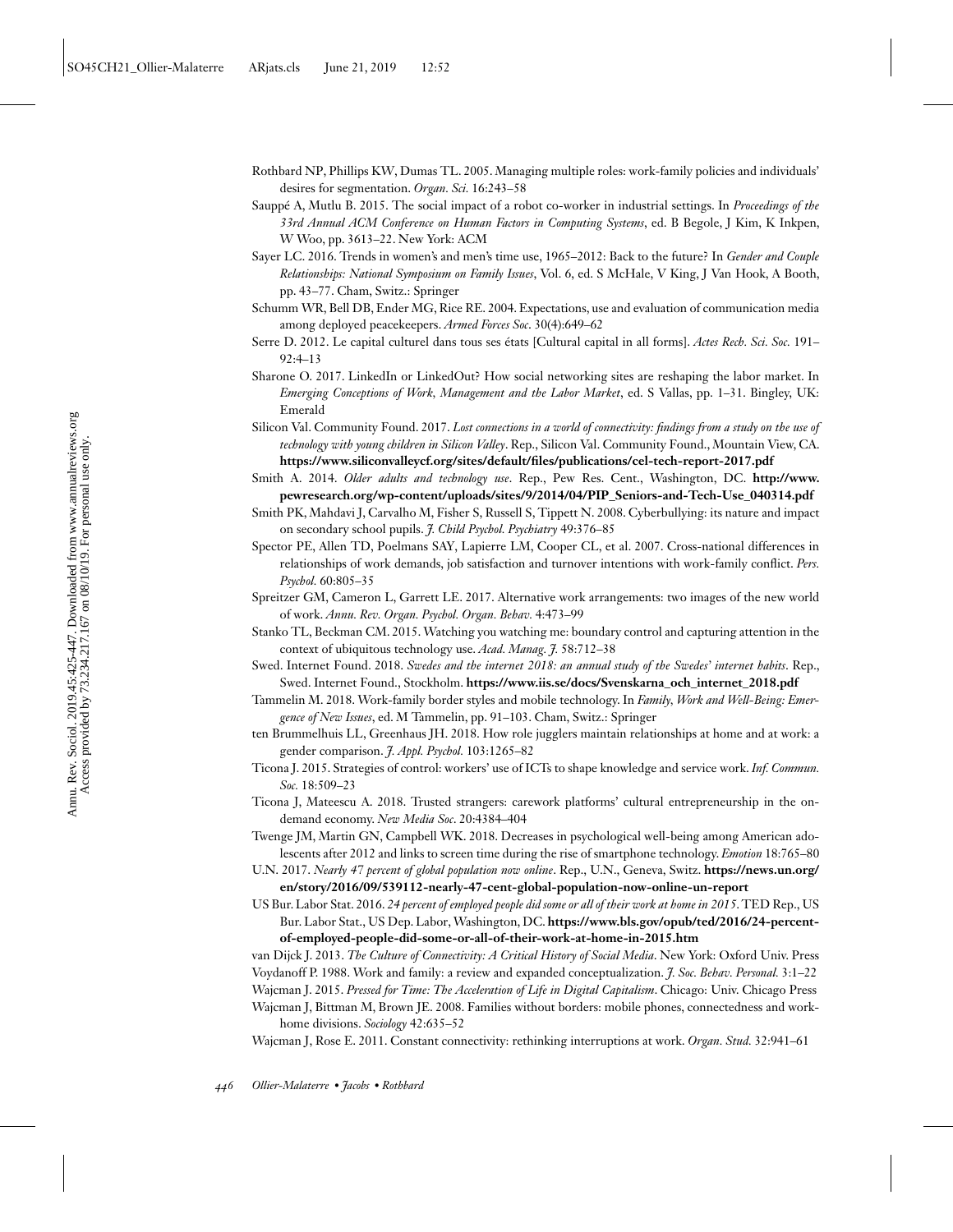- <span id="page-22-0"></span>Ward AF, Duke K, Gneezy A, Bos MW. 2017. Brain drain: The mere presence of one's own smartphone reduces available cognitive capacity. *J. Assoc. Consum. Res.* 2:140–54
- Wayne JH, Butts MM, Casper WJ, Allen TD. 2017. In search of balance: a conceptual and empirical integration of multiple meanings of work-family balance. *Pers. Psychol.* 70:167–210
- Wolf DS, Sax L, Harper CE. 2009. Parental engagement and contact in the academic lives of college students. *NASPA J*. 46(2):325–58

Zerubavel E. 1991. *The Fine Line: Making Distinctions in Everyday Life*. New York: Free Press

Zuboff S. 2015. Big other: surveillance capitalism and the prospects of an information civilization. *J. Inf. Technol.* 30:75–89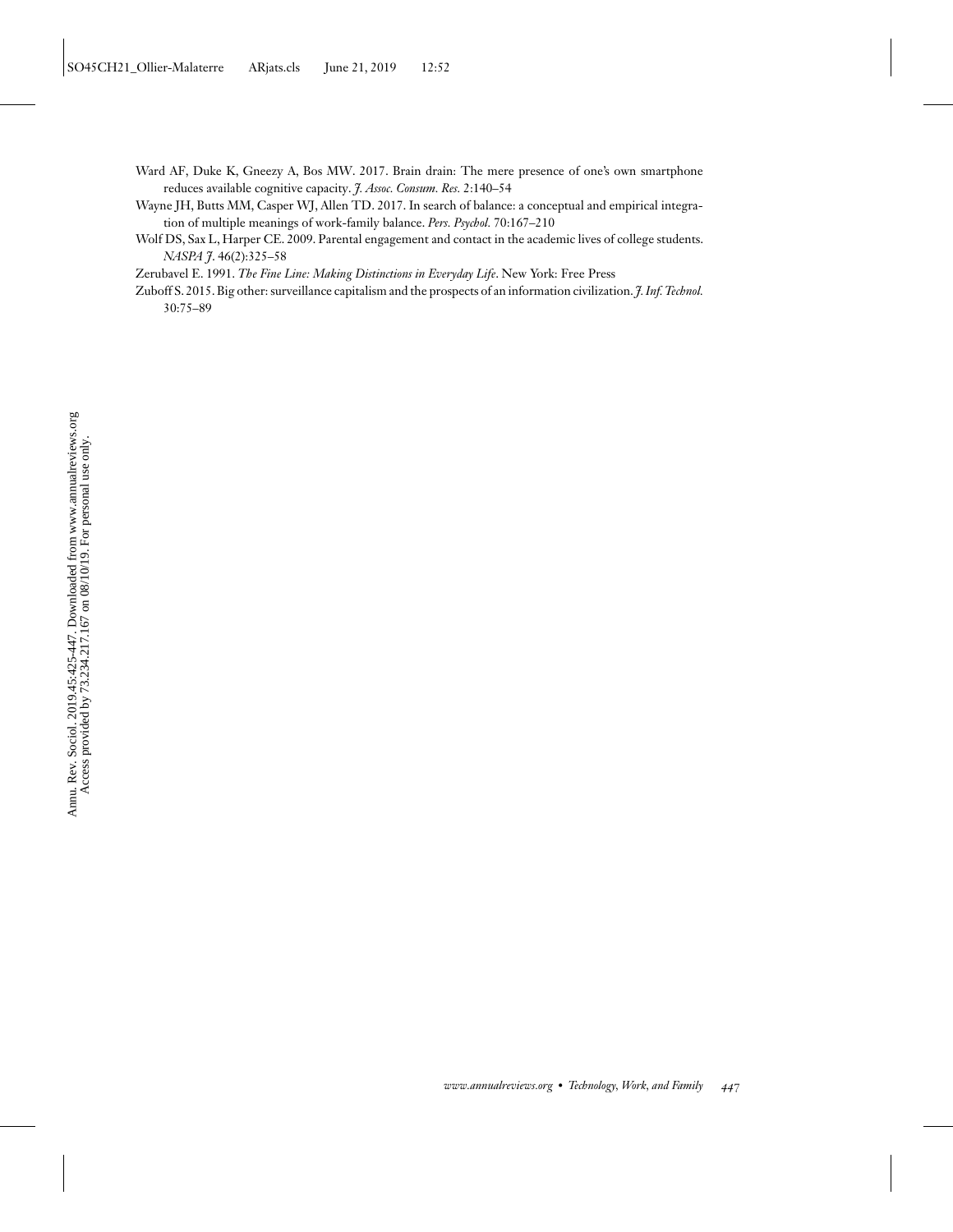

*v*

**Annual Review of Sociology**

# Contents Volume 45, 2019

### **Prefatory Article**

| The Culminating Crisis of American Sociology and Its Role in Social<br>Science and Public Policy: An Autobiographical, Multimethod,<br>Reflexive Perspective |
|--------------------------------------------------------------------------------------------------------------------------------------------------------------|
|                                                                                                                                                              |
| <b>Theory and Methods</b>                                                                                                                                    |
| Machine Learning for Sociology                                                                                                                               |
| Bayesian Statistics in Sociology: Past, Present, and Future                                                                                                  |
| <b>Social Processes</b>                                                                                                                                      |
| Aging Populations, Mortality, and Life Expectancy                                                                                                            |
| Social Networks and Health: New Developments in Diffusion, Online<br>and Offline                                                                             |
| The Role of Space in the Formation of Social Ties                                                                                                            |
| Sexual and Romantic Relationships in Young Adulthood<br>Kathryn Harker Tillman, Karin L. Brewster, and Giuseppina Valle Holway  133                          |
| Theories of the Causes of Poverty                                                                                                                            |
| <b>Institutions and Culture</b>                                                                                                                              |
| Assimilation and the Second Generation in Europe and America:<br>Blending and Segregating Social Dynamics Between Immigrants<br>and Natives                  |
| Religion and Adolescent Outcomes: How and Under What Conditions<br><b>Religion Matters</b>                                                                   |
| Lisa D. Pearce, Jeremy E. Uecker, and Melinda Lundquist Denton  201                                                                                          |